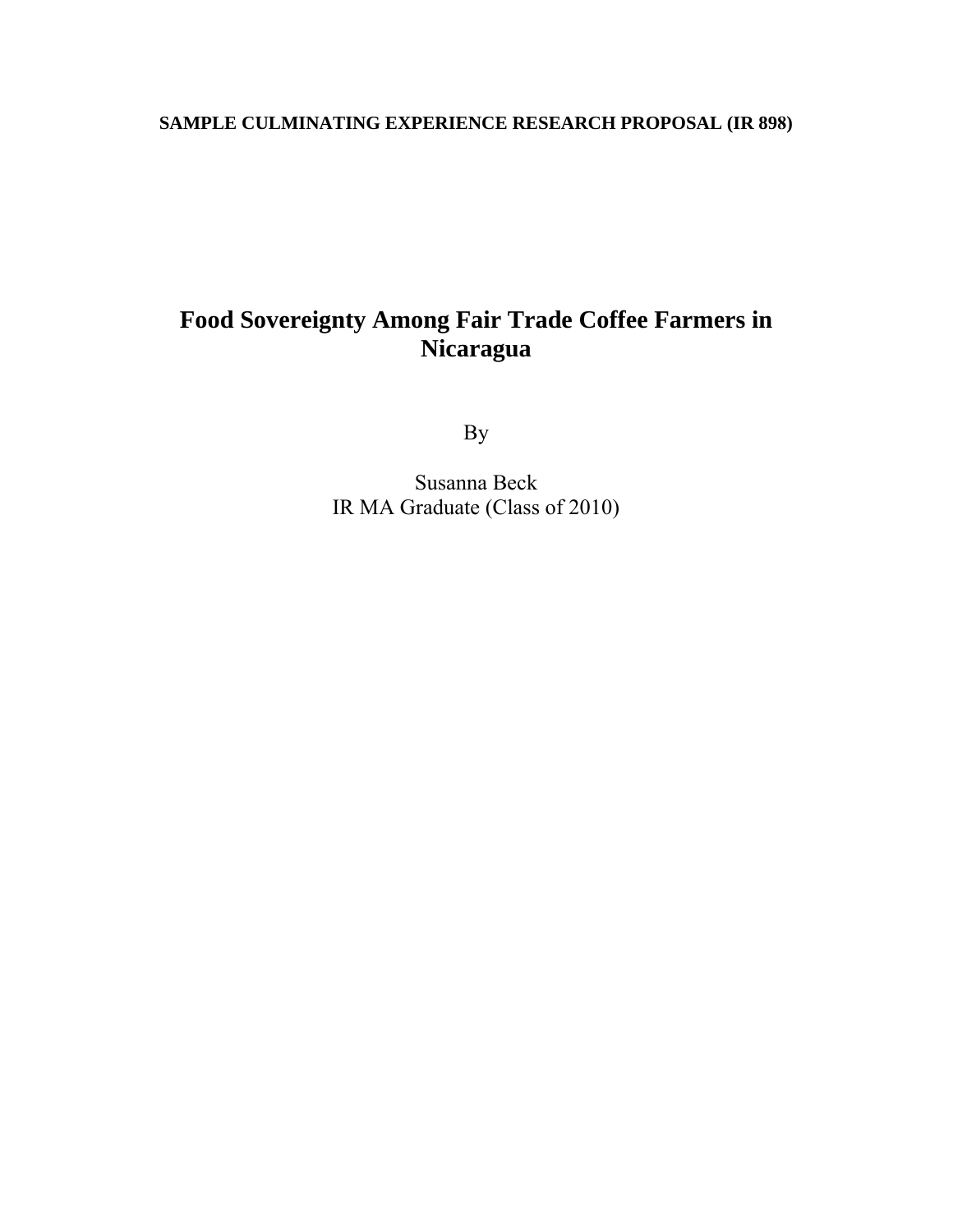# **Table of Contents**

| <b>Introduction</b>              |    |
|----------------------------------|----|
| <b>Literature Review</b>         |    |
| <b>Research Design</b>           | 8  |
| <b>Feasibility Study Results</b> |    |
| <b>Human Subjects Protocol</b>   | 15 |
| <b>CITI Certificate</b>          | 27 |
| <b>Informed Consent Form</b>     | 27 |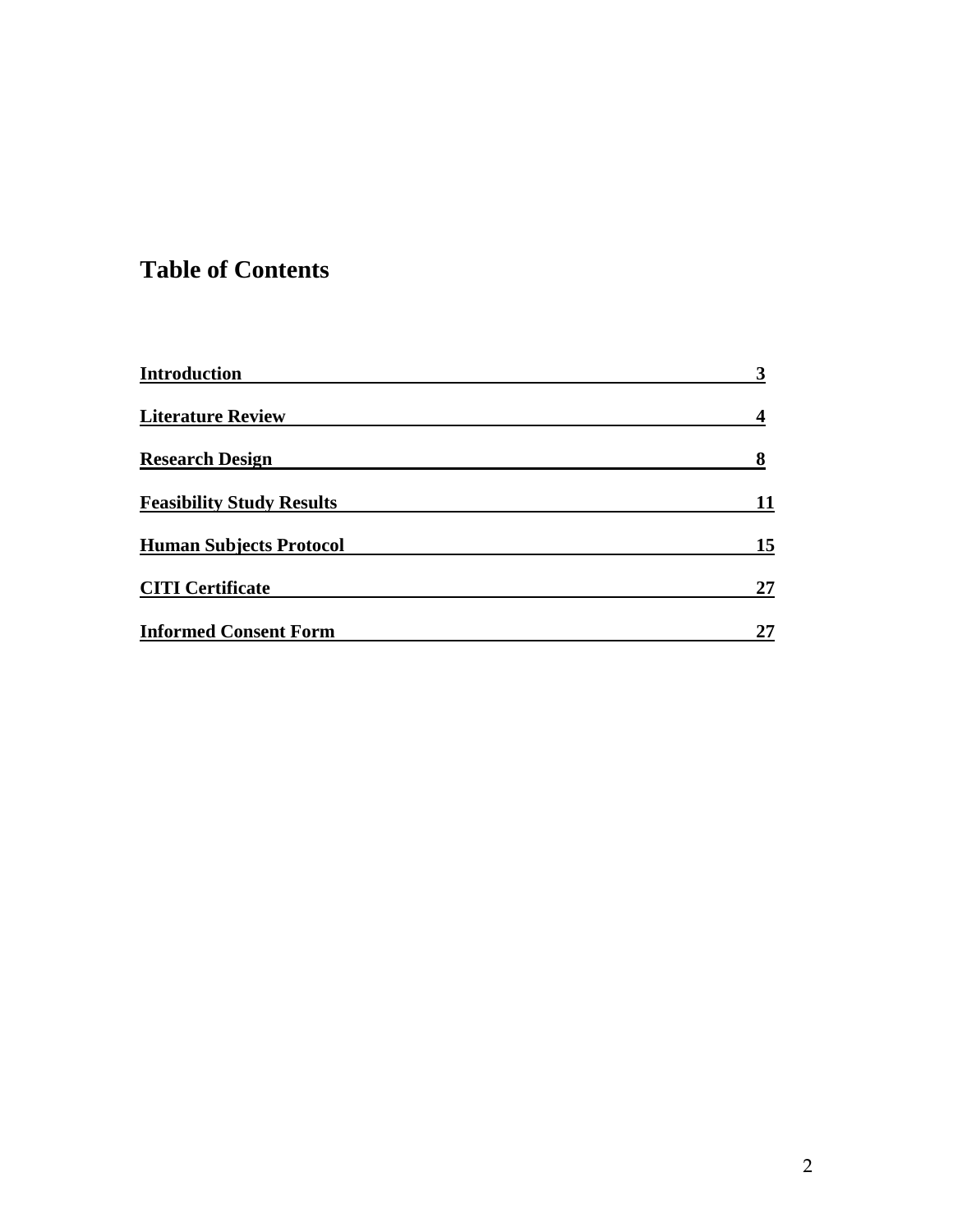#### **Introduction**

This study will investigate the intersection between food sovereignty and fair trade. Led by the Via Campesina network, the food sovereignty movement in the global South is dedicated to ensuring that all people have the power and control to decide where their food comes from and how it is distributed. As a result, this movement puts a strong emphasis on local production for local needs. Although it does not disregard trade completely, the food sovereignty movement sharply rejects the export-oriented legacy of colonialism present in much of the global South today.

The fair trade movement, on the other hand, is focused on trade of primary commodities produced largely in the global South for export to the global North. This movement emphasizes that the externalities (environmental and social) traditionally ignored by standard free trade ideology should be internalized in the price of the good. In other words, the fair trade movement is dedicated to ensuring social and environmental justice in trade.

While there is a serious need to counter the control of the global food system by multinational corporations, there is an undeniable market for tropical commodities such as coffee, cacao and sugar. Traditionally, large corporations have dominated these industries-- using farming techniques that destroy soil fertility and overuse water and other resources. As a result, land is unable to support the basic needs of the local population and they must then rely on imported food for their survival. On the other hand, large amounts of money can be made from export agriculture and with the proper certifications in place, there is potential for it to benefit all those involved (instead of just elites).

I will approach this work from a 'world systems' view point with the following logic: colonialism followed by the green revolution have designed a system where the global South, or periphery and semi-periphery, is exploited in order for the global North, or core, to prosper. I will also investigate this North/South dichotomy in the leadership of the two movements since the food sovereignty movement is led by organizations in the global South while the fair trade tends to be dominated by those in the global North.

Through this research, I will work with Nicaraguan coffee farmers to determine whether their membership in a fair trade cooperative makes them more or less food sovereign. I will carry out this research by leading both a focus group and by conducting personal qualitative interviews. By determining if there is a link between food sovereignty and fair trade, I will contribute vital information to the success of these two movements.

In order to gauge the success of the research design of this study, I have conducted a feasibility study that consists of personal interviews with farmers in the San Francisco Bay Area. I utilized similar questions that I plan to use with the Nicaraguan coffee farmers in an effort to determine if changes need to be made to the research design.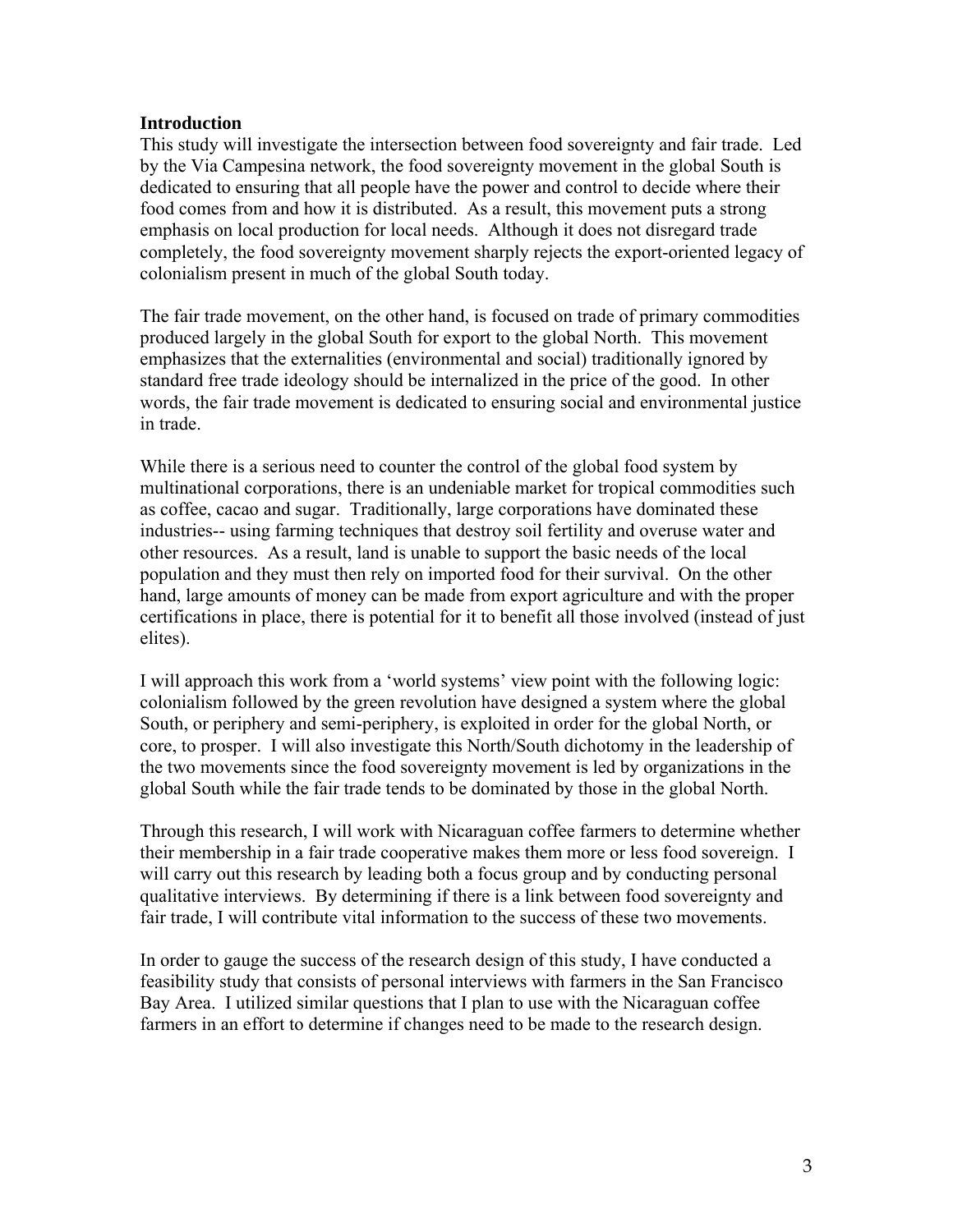### **Literature Review**

The concept of fair trade was developed in the 1980s, but only in the recent decade has it caught mainstream attention. As a movement dedicated to righting the historic imbalances associated with neoliberal free trade, fair trade internalizes the environmental and social externalities in the price of its commodities. Utting (2005) summarizes the most widely used definition of fair trade when she writes:

*Fair trade is a trading partnership, based on dialogue, transparency and respect, that seeks greater equity in international trade. It contributes to sustainable development by offering better trading conditions to, and securing the rights of, marginalized producers and workers, especially in the South. Fair trade organizations are engaged in the rules and practice of conventional international trade.* (www.ifat.org, accessed 27 July 2004, from Utting (2005))

Fair trade aims to benefit the producer and eliminate the traditional exploitation of workers in the global South. The roots of this historic exploitation can be traced most vividly using dependency and world-systems theory. Tausch (2003) describes that dependency theorists see the international division of labor where raw material producers are exploited as the source of the wide economic and social imbalance around the world. He notes that world-systems theory continued to confirm this observation. Explaining world system analysis, Tausch (2003) writes,

*Capitalism in the periphery, like in the center, is characterized by strong cyclical fluctuations, and there are centers, semi-peripheries and peripheries. The rise of one group of semi-peripheries tends to be at the cost of another group, but the unequal structure of the world economy based on unequal exchange tends to remain stable.* (p. 6)

As the father of the theory, Wallerstein (Schouten, 2008) also describes the worldwide production of goods by using a periphery/core relationship model. Wallerstein explains that capitalistic production in the core is only made possible by the exploitation of the periphery. Building on this theory, Chase-Dunn (1981) explains that the political and economic systems of worldwide exchange are inextricably linked through capitalism. Chase-Dunn argues that the political interstate system is dependent on the capitalaccumulation process for its survival and thus, the two concepts of economics and politics are permanently intertwined in an integrated system. Through Chase-Dunn's observation, one can see how an unequal playing field of political factors has led to economic exploitation around the world. International institutions such as the World Bank, the IMF and the WTO have only reinforced systemic inequalities between states who benefit from neoliberal trade and those who are exploited by it for this purpose.

As McMichael (2006) points out, the  $21<sup>st</sup>$  century has ushered in a new era where capital is no longer invested primarily in states, but is instead invested in these international institutions that have absorbed a more prominent role in the world arena. McMichael (2006) uses Polanyi's study of double movement to argue that land and labor continue to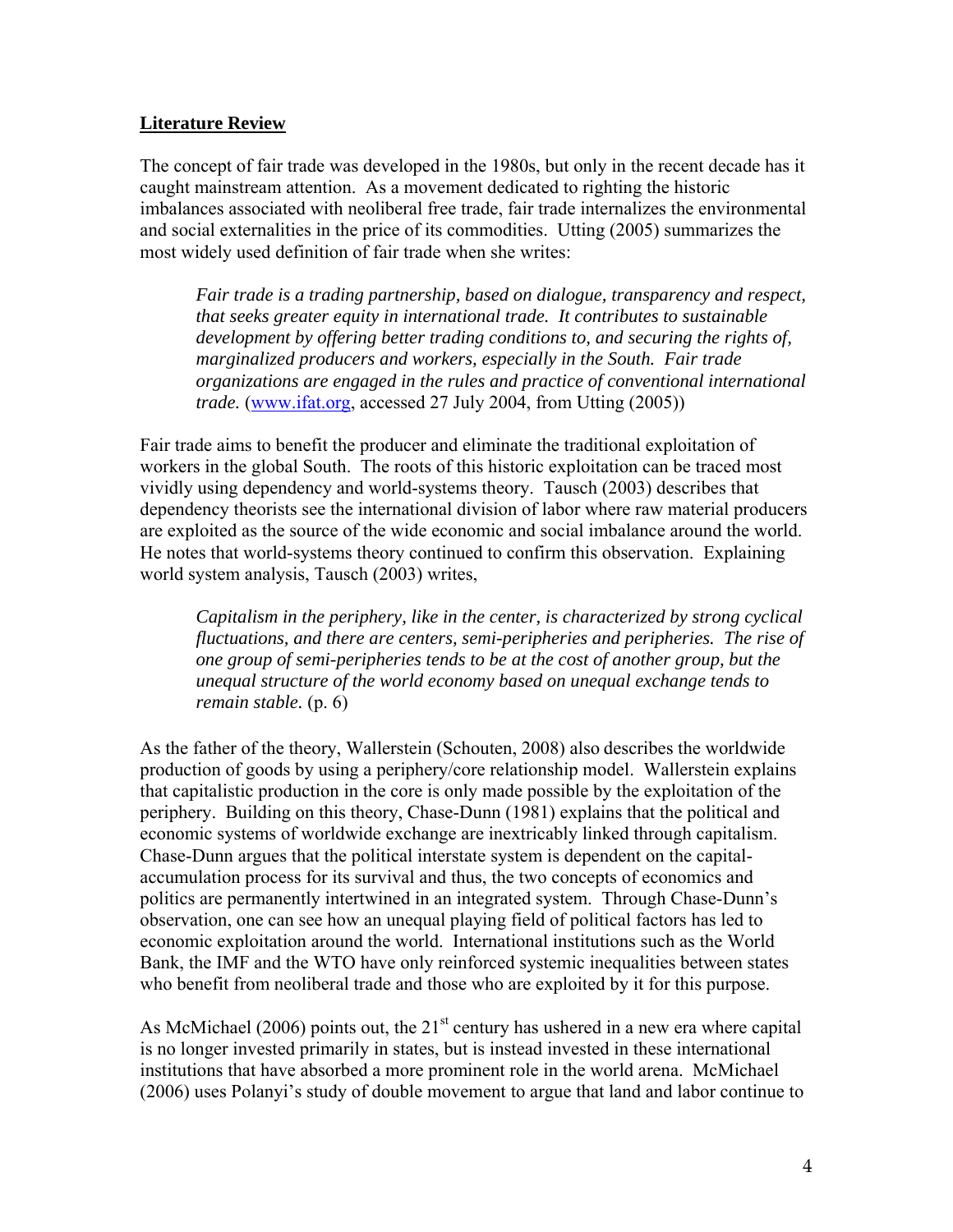be restructured throughout the world, but the difference today is that the process is happening through international institutions instead of states.

In Promised Land: Competing Visions of Agrarian Reform (2006), Rosset, Patel and Courville describe the evolution of this land redistribution throughout the world. They argue that two main models of agrarian reform continue to exist today: 1) rural social movements and 2) market-led reform. Similar to McMichael, they state that today, international institutions are playing an increasingly large role in the distribution of land and that this process has primarily followed the market-led model. Cousins (2005), Moyo & Yeros (2005) and Weis (2007) argue that market-led agrarian reform has resulted in growing inequalities within and between states and would agree that such market-based reform is reinforcing the dependency described by Wallerstein (Schouten, 2008) and Chase-Dunn (1981).

Furthering the definition of fair trade, Jaffee et al. (2004) suggest that the term be expanded to also include fair exchange of goods not just between states in the global South and global North, but to the exchange of goods also within states in both of those regions. Jaffee et al.'s analysis concludes that instead of diluting the movement, this expansion of the term actually helps consumers relate to the struggles of producers. Jaffee et al. (2004) argue that by 'bringing the moral charge home,' consumers will provide more demand for fair trade commodities and the movement will be strengthened.

In order to assess the success of fair trade in bringing better conditions to producers, a variety of factors can be analyzed. In his study of coffee farmers in Northern Nicaragua, Bacon (2005) measures the vulnerability of farmers through comparisons of 'farm gate' prices as well as the length of time a farmer must wait for payment. By comparing how these factors differ based on farmers selling their product to a fair trade cooperative as opposed to a local middleman or an agro-export company, Bacon assesses the impact fair trade has on the vulnerability of farmers.

Getz and Shreck (2006) also use 'farm gate' prices to evaluate the success of fair trade among banana growers in the Dominican Republic. In addition, their assessment of fair trade's impact on the well-being of producers and their communities is based on the number of items exported and the expressed feelings of farmers themselves through firstperson interviews about their association with fair trade.

In contrast to analysis through 'farm gate' prices, Utting (2009) created a new integrative framework for determining the impact of fair trade on the livelihoods of farmers. Her framework includes five factors: 1) social capital, 2) human capital, 3) physical capital, 4) natural capital and 5) financial capital. Utting applies this framework to the Soppexcca coffee cooperative in Jinotega, Nicaragua, but intends for it to be used universally.

Raynolds et al. (2004) also take on a more holistic evaluation of the impact of fair trade on farmers. In their examination of seven coffee cooperatives in Latin America, they conclude that higher revenue is only one short-term benefit of fair trade. They posit that fair trade is also benefiting the producers in a more long-term and sustainable manner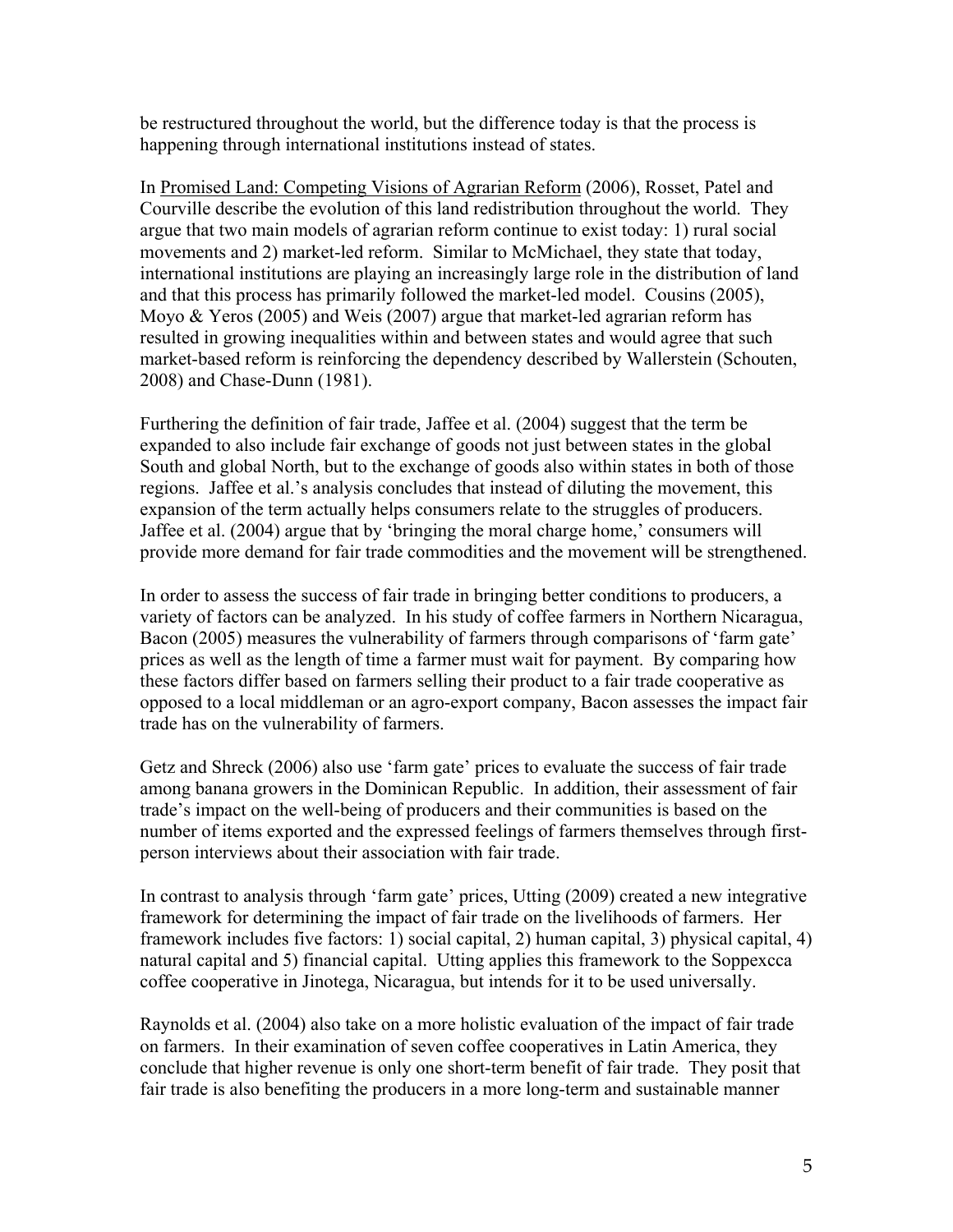through capacity building. They argue that fair trade has led to collective empowerment and has helped improve conditions for education, health and sanitation and also allows for investment in non-farm income generating activities.

In Bacon's 2010 article, "A Spot of Coffee in Crisis: Nicaraguan Smallholder Cooperatives, Fair Trade Networks, and Gender Empowerment," he examines how the 1999 coffee crisis has influenced the empowerment of collective smallholders. Through an analysis of three different groups (fair trade organic farmers, women's fair trade members and conventional farmers), he asks if fair trade and organic coffee producers feel more empowered than producers outside of these groups. Bacon concludes that members of women's fair trade cooperatives enjoy more gender empowerment than others. Bacon also discovers that members of the women's fair trade cooperative had more success in sending their children to school as compared to the other two groups.

Similarly, Bacon et al. (2008) address the UN Millennium Development Goals in their assessment of Nicaraguan fair trade cooperatives. Using data from a combination of surveys, focus groups and cooperative records, they argue that fair trade certification has helped farmers improve their livelihoods, but in order to reach the Millennium Development Goals, some significant changes in the process need to take place. Bacon et al. (2008) found that 65% of the households surveyed grow more than half of the food they consume; however, this lifestyle is threatened by the loss of land.

Pirotte et al. (2006), examine access to land in their analysis of fair trade. They report that the size of land a producer cultivates impacts their vulnerability during severe price drops such as the 1999 coffee crisis. They argue that while large-scale coffee producers in Tanzania and Nicaragua weathered the crisis because of their continued access to credit and equipment, medium-scale producers were decimated by the crisis. Surprisingly, small-scale producers in Nicaragua actually benefited most during this time. In their comparison of fair trade coffee production in the two countries, Pirotte et al. (2006) note that the close-knit nature of cooperatives in Nicaragua combined with the hands-off stance of the government, has led to an environment of trust and support that has greatly benefited small-scale coffee producers. The larger cooperative structure and government involvement in Tanzania, on the other hand, results in looser ties and a lack of financial and technical support for small-scale farmers.

Mendez et al. (2010) provide a comprehensive assessment of the effects of fair trade and organic certifications on Central American and Mexican coffee producers. Through a qualitative analysis of 469 households and 18 cooperatives in Mexico, El Salvador, Nicaragua and Guatemala, they conclude that households associated with certifications did not fare better than others in terms of food security especially during the 'hungry season' of April through August. However, they found that households who were successful in adding additional sources of income besides coffee production were better able to meet the family's food needs. By using a combination of surveys, formal and informal interviews as well as focus groups between November 2004 and December 2005, Mendez et al. (2010) discovered that most producers who grow fair trade certified coffee are not able to sell all of their harvest at the certified price due to lack of demand.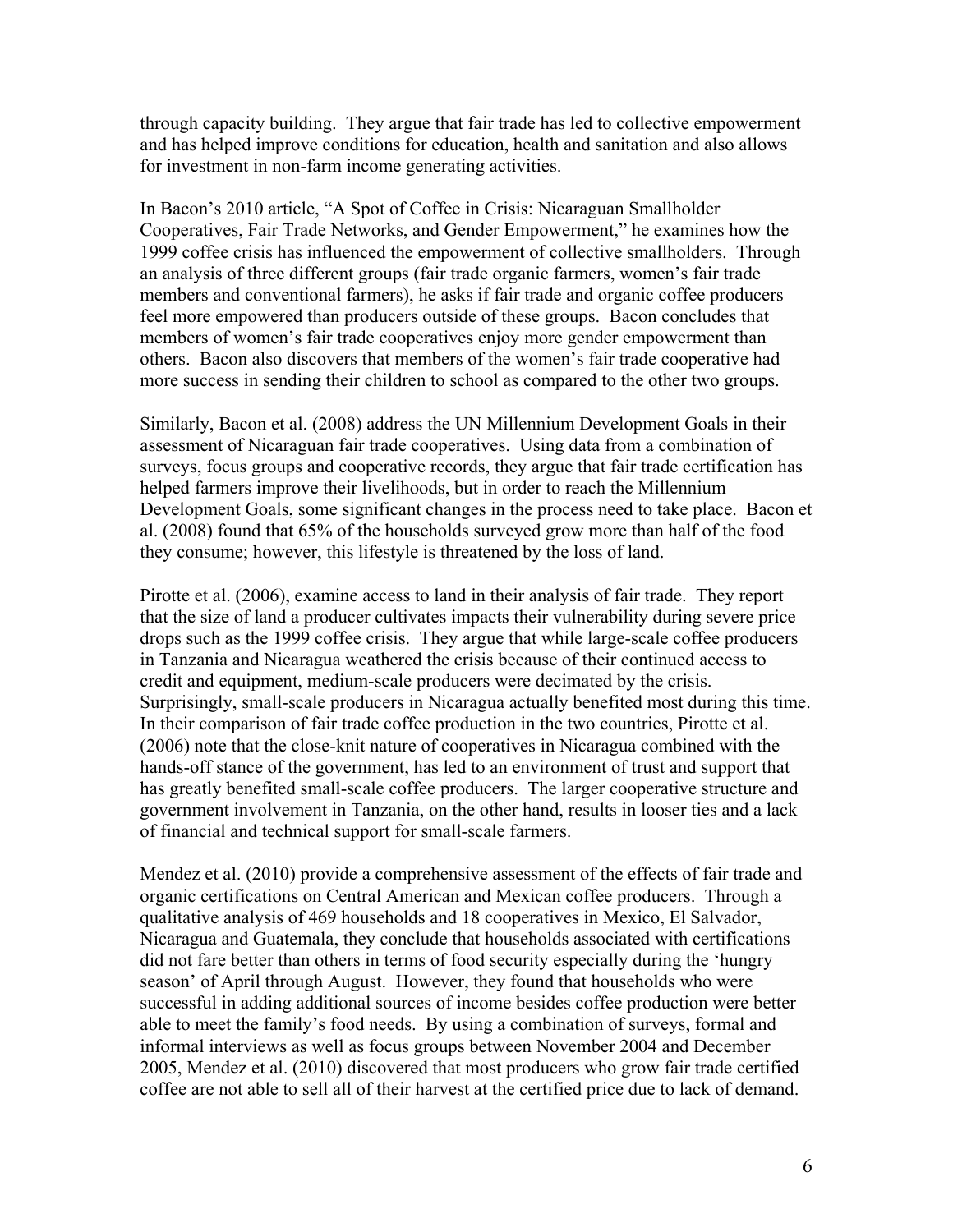The international peasants network, La Via Campesina, provides the most widely used definition of food sovereignty in their 2003 Statement on Peoples' Food Sovereignty:

*The right of people to define their own food and agriculture, to protect and regulate domestic agricultural production and trade in order to achieve sustainable development objectives; to determine the extent to which they want to be self reliant.* 

-Statement on Peoples' Food Sovereignty by La Via Campesina (Food First Backgrounder, 2003)

As a leader in the food sovereignty movement, Patel (2005) compares the neoliberal push of globalization to fascism. He uses the purposeful vagueness in La Via Campesina's declaration of food sovereignty to illustrate the importance of place in this fight against globalization. Patel argues that instead of examining the food sovereignty movement as a whole, one should focus on individual action based in local conditions. After all, he states, social movements are made up of individual actions and this is where the power lies.

As another prominent figure in the food sovereignty movement, Rosset (2008) discusses food sovereignty's relevance in the face of the recent dramatic shifts in prices of food commodities. Although circumstances have shifted for many producers, Rosset concludes that the food sovereignty movement continues to provide a framework that will help alleviate the pains felt by producers during the most recent food crisis.

In examining the intersection between food sovereignty and fair trade, it is helpful to turn to Murray et al. (2006). They ask how the fair trade movement can be broadened to increase the number and variety of participants, while at the same time, strengthened in its social and environmental core values. Murray et al. note the movement's lack of success in breaking down existing gender inequities.

Despite the volumes of literature focused on assessing the impact fair trade has on farmers' livelihoods through different forms of capital, there has yet to be an analysis measuring this impact in terms of food sovereignty for individual producers as well as their communities. My research will focus on this topic. I hope to determine how fair trade impacts the ability of its producers to provide subsistence food for themselves and their families.

#### **Research Design**

#### **Data Source**

In order to dive more deeply into the impact that Fair Trade has on coffee producers in Nicaragua, I will use a participatory action research paradigm to conduct a qualitative study. Through this approach, I will ask the Fair Trade cooperatives and coffee farmers themselves to participate in the design of the study. I am interested in learning how participation in a Fair Trade cooperative has impacted farmers' food sovereignty;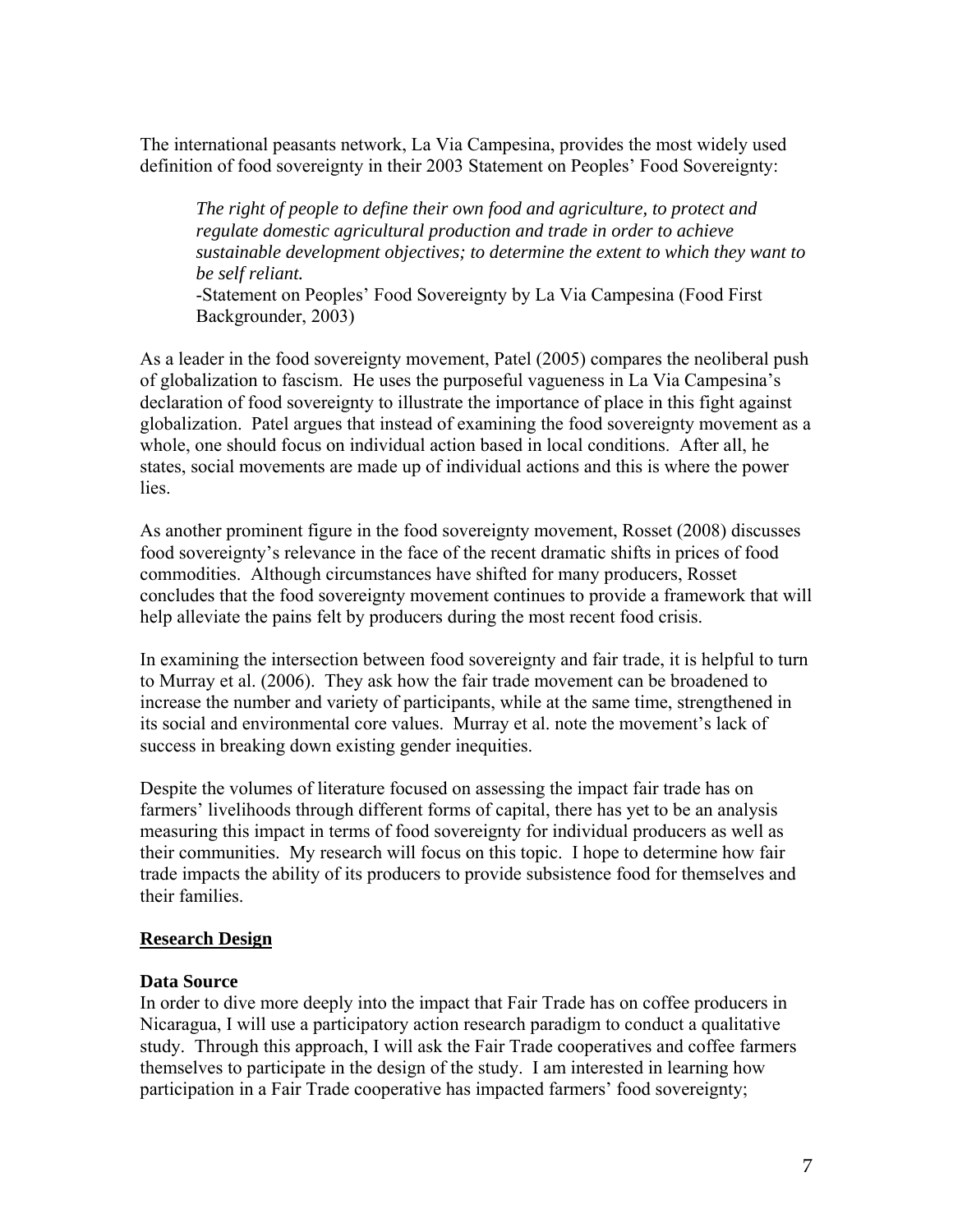however, food sovereignty is notoriously difficult to measure. As a result, I will ask the participants to help brainstorm ways that this study could be effective and listen to their ideas for design that would benefit them most. In this way, the farmers themselves will have control over the study's purpose and procedures. This pre-study brainstorming session will most likely take the form of a focus group. Some open-ended questions may include:

-What does food sovereignty mean to you?

-How is food sovereignty different from food security? Is this difference important to you? Why?

-Is food sovereignty a goal for you and your community?

-How do you know if you are food sovereign? What are ways to measure this?

-How should we gather this data?

-How could this study benefit you?

Throughout the group interviewing process, it will be important to ensure that all members have an opportunity to express themselves. It will be essential to invite both men and women farmers and encourage each to participate equally.

Once the focus group is finished, I will have a better understanding of how the rest of the study will be conducted. However, following in the footsteps of Wright and Wolford's work with the MST in Brazil, I suspect that the next step will be to conduct personal interviews (Wright and Wolford, 2003). Potential open-ended questions for the personal interviews include:

-How did you get involved in farming? Do you hope that your children will do the same? -What are some of the major obstacles that you face?

-What is the source of these obstacles?

-Are there times when you don't know where you next meal will come from? What do you do during those times?

-Do you purchase food grown by neighbors? What type? How often?

-Are you able to produce as much food as you want to produce?

-Are you concerned with food being imported from other countries? Or other regions of Nicaragua? How does this impact you and people you know?

-How much choice do you feel you have in the type of food you purchase and where it comes from?

-Would you like more choices or more control over this?

-How much choice do you feel you have in whom you sell your harvest to?

-Would you like more control over this?

-How important is it to you to grow your own food?

-Do you think that people who own their own land are more able to grow their own food than people who don't own land? Why?

Throughout both the focus group session and personal interviews, it will be essential to record observations during and directly after in an effort to avoid relying on memory. I will most likely use a hand-held audio recording device and take still photographs. After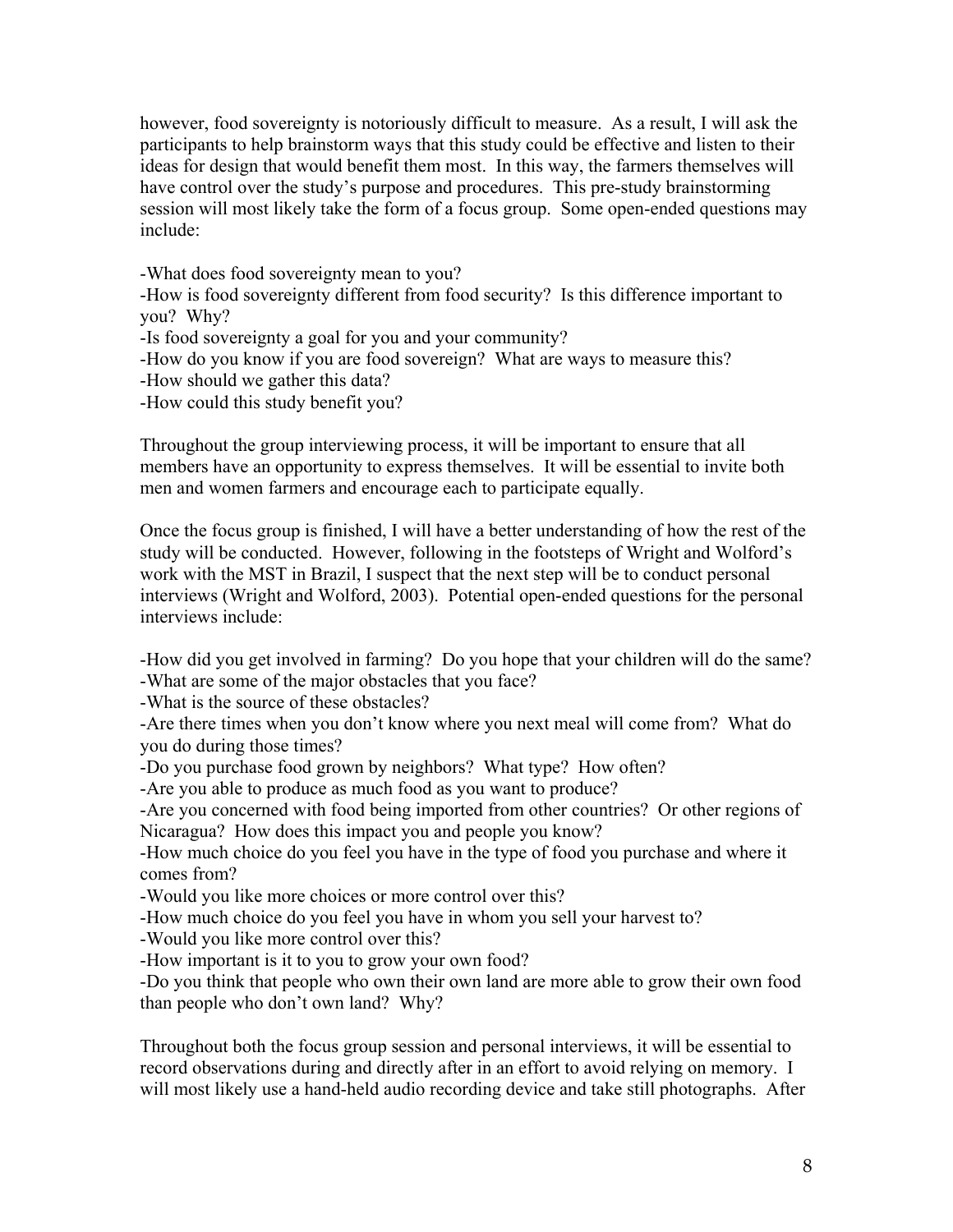consulting with another researcher, I have determined that video recording would be too intrusive and may alter the answers of the interviewee. If possible, I would like to spend some time with the interviewee before the interview. This may include a walk around their farm or property. In this way, we can establish a comfortable connection that will enable the interview to flow more smoothly, questions to come up naturally and feel less like an interrogation.

In addition to focus group and personal interview work in Nicaragua, I plan to work with other researchers who have already conducted similar studies. Dr. Christopher Bacon, for instance, has published his findings from a number of studies looking at the impact of Fair Trade on farmer vulnerability in Nicaragua. I plan to use his survey data on food security among farmers. Similarly, Daniel Jaffee conducted food security studies with Fair Trade coffee farmers in Oaxaca, Mexico and I will utilize some of this research in my study. In addition, I will consult with Professor Kathy McAfee about her work in Oaxaca. Finally, I have been in contact with Andrianna Natsoulas, who is currently working on a book entitled, "Food Voices: Stories of the Food Sovereignty Movement." She is interviewing farmers and fishermen throughout the Americas about what food sovereignty means to them. I plan to collaborate with some of her work.

# **Analytical Options**

Since this will be a participatory action research study, analysis of this qualitative data will depend on the conclusions of the focus group. The process of analysis may not be shaped until after the personal interviews take place. In this way, I will use inductive reasoning to develop a theory and hypothesis based on the observations.

#### **Anticipated Challenges**

Since my Spanish is not fluent, I will most likely need to work with an interpreter to conduct the qualitative interviews. This poses a number of challenges since the nature of these interviews is fluid and further questions are based on the response to the last question. For the qualitative interviews to be successful, the interviewer must be able to listen, think and talk at the same time and speaking through a translator will certainly slow down and inhibit this process (Babbie, 2010). A potential solution to this is to work with community members who can take on the interviewer role without my help. Essentially, they would conduct the qualitative interview themselves and then simply report back to me what they found. This option fits nicely with the participatory action research model, but it also results in me having much less control over the study.

Using the participatory action research model poses some issues of conflict of interest. Since community members will assist in shaping the study and possibly also act as interpreters, they may influence the response from interviewees in order to acquire the outcome that is desired.

#### **Feasibility Study Results**

The feasibility study I conducted consisted of personal interviews of three local Bay Area farmers. Unfortunately, a forth interview that I had scheduled was unable to be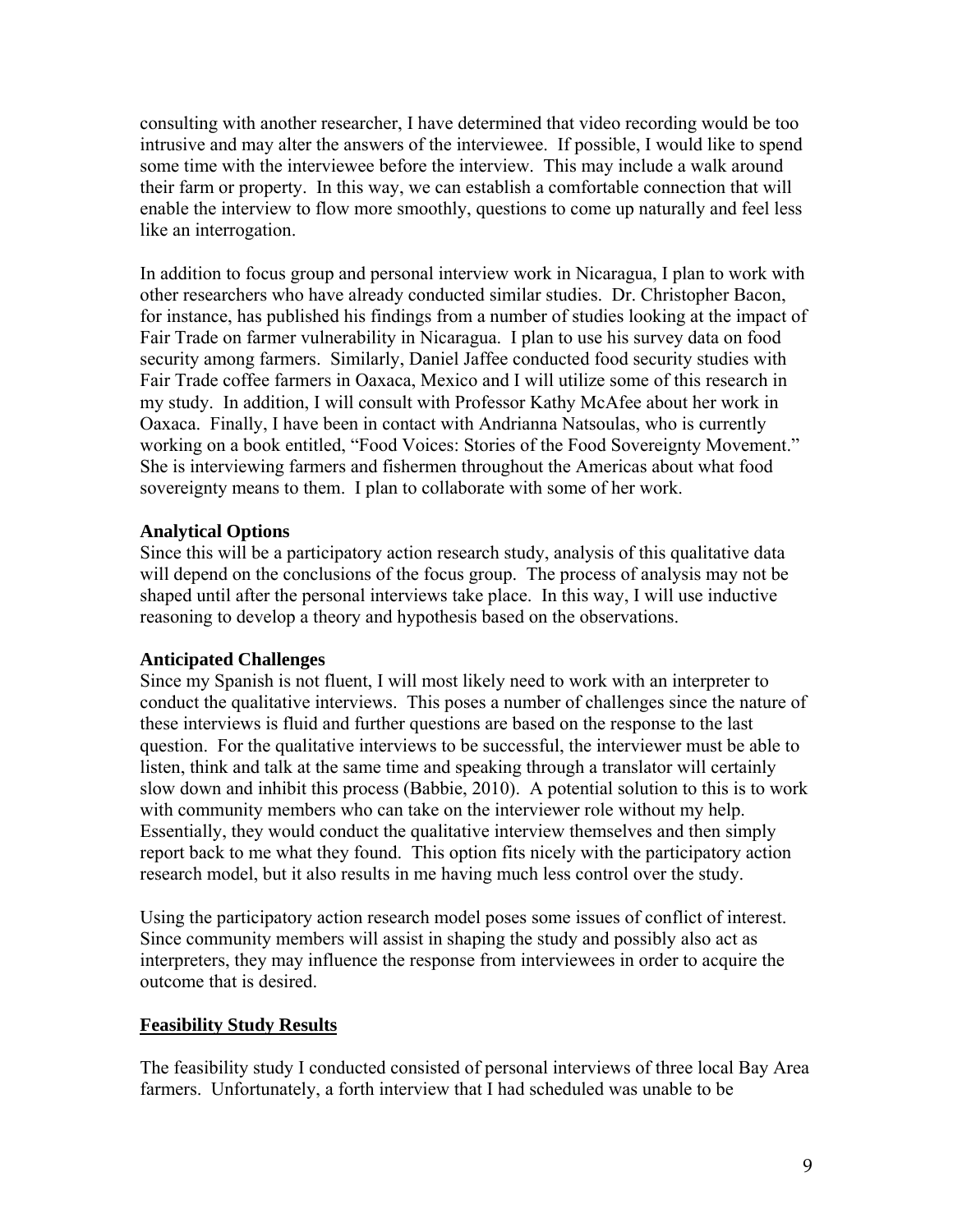conducted. On the set date and time of the interview, the individual was unresponsive to both phone calls and emails and has been since that time. From this experience I learned that it can be very difficult to ensure that interviewees follow through with the scheduled appointment.

Due to a busy schedule, another one of the interviewees preferred to correspond via email to the interview questions rather than speaking on the phone or in person. This posed an interesting challenge in that it was very difficult to ask follow-up questions. Both of these logistical issues illustrate the challenges of using human subjects as contributors to the data of a study. I found myself at the mercy of their schedules and without wanting to pester or inconvenience them too much, I found myself patiently/impatiently waiting for their responses (whether it be about the date and time of an interview or simply waiting for a response to my emailed questions). In addition, I realized through this experience that it may not be feasible to conduct the interviews at each person's farm. The logistics of this may be too difficult.

The interviews that were conducted in person were both challenging and insightful. I found that it was very difficult to listen to the response of the interviewee while at the same time thinking of the next question I would like to ask them. I imagine this will become even more challenging with the proposed interviews conducted in Spanish; I foresee taking longer to understand the response when it is in Spanish. Although the use of a translator would slow down this interview process, it may be helpful in that it will allow for more time to respond and think about the next questions.

In addition, during the verbal interviews conducted in person, I did not want to intimidate or give the impression that I was not really listening to their response, so I did not look at my pre-determined interview questions during the interview. This made it difficult to remember all of the questions and also difficult to determine whether I had asked all the questions or not. Also, I kept my note writing to a minimum during this process in an effort to not distract from the conversation. I wanted the conversation to be as free flowing and natural as possible, so I rarely stopped to record any responses. As a result, I had to remember what was said and then record my notes immediately after the conversation. This experience illustrated my need for a digital audio recorder and I plan to purchase one for the actual study.

I also found that it was a mistake to tell the interviewee too much information about the study in my initial outreach to them. It was difficult to find a 'happy medium' for this since it was necessary to inform them of why I wanted to interview them, but it was overwhelming for them to hear all about the study I plan to conduct in Nicaragua. I found that telling them too much about the study made the potential interviewee intimidated and therefore less likely to agree to participate. In a way, it would be easier (and perhaps produce better data) to simply have a conversation about these topics without declaring it an 'interview.'

Finally, I found that one of my questions was a bit biased. When I asked interviewees if they were concerned with the food that is imported from other countries, I set them up for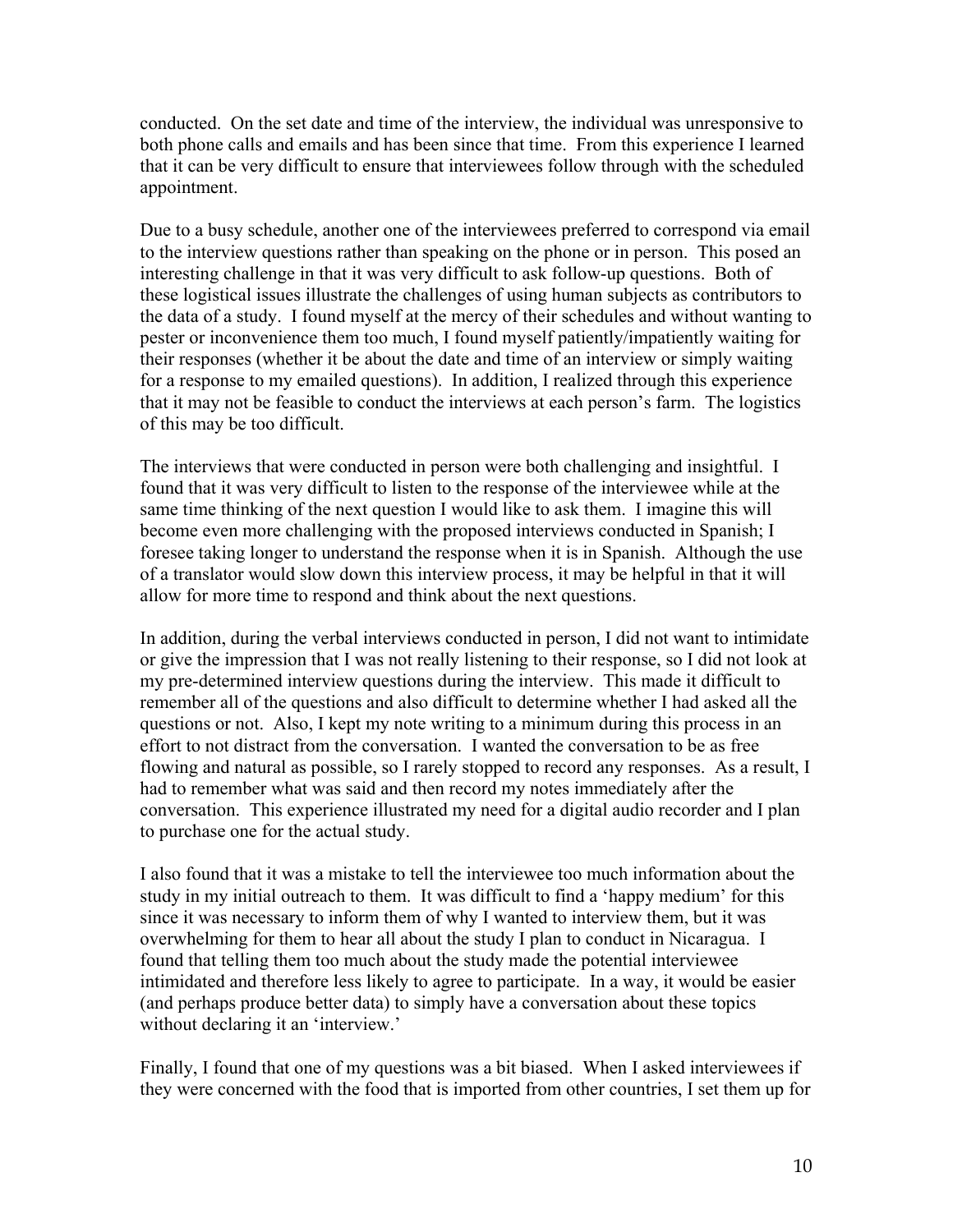a specific response. Instead, I need to find a way to solicit this information without leading them to the answer I have in mind.

There were several themes among the responses. The interviewees cultivated a variety of different areas, ranging from 5 acres of farm to eight 20 feet by 6 feet raised beds to four wine barrels, 27 inches in diameter. Most wanted to grow their own food in order to reduce the carbon footprint that results from purchasing food that is grown in other countries and shipped into the United States. They also generally agreed that they produced their own food in order to have control over how it is grown (organic, use of pesticides, types of fertilizer used etc. . .). One interviewee noted, "We've just always grown our own food, we've known no different." He added, "When you grow it yourself, you *know* it's organic!"

Another interviewee responded, however, that he was concerned about the ethical and moral issues associated with purchasing food abroad from countries with oppressive political regimes. This same respondent also pointed to the high price of organic produce as another reason he chooses to produce his own food.

When asked what percentage of their food consumption they produce themselves, the interviewees varied in their response from 98% to 25% throughout the summer growing season. Most respondents did not produce food during the winter months; however, the interviewee with the 5 acres cultivated does produce all year round. In fact, this respondent takes orders from San Francisco restaurants and grows to order the fruits and vegetables each would like. This provides additional income for the farmer and his family during the peak season (spring and summer). Another interviewee expressed interest in growing year-round sometime in the near future and currently grows a cover crop during the winter months to restore nutrients to the soil.

All respondents expressed a desire to grow more food, but cited time and money as limiting factors. In order to grow throughout the winter, additional work would have to be done. In addition, one interviewee stated that he would like to set up a compost system, but so far, has not had the time to do so. The only exception to this is the farmer who cultivates 5 acres. His land consists of 60 acres, but he and his wife are the only workers on the farm and they have no desire to increase their cultivation area.

Most interviewees mentioned that trade of locally produced food was very common among neighbors; however, one joked, "Willing trade is only with items that not everyone produces. There are times when everyone wants to give away their squash, but if you grow something unusual, like celery, neighbors will be more willing to trade." In addition, one respondent noted that his community conducts a farmers market that is run by locals who produce excess food in their own backyards. This is a very small-scale market with no 'farms,' but only for people who can produce more in their gardens than they can eat. Finally, one interviewee utilized fish bi-products as a fertilizer and has coordinated an exchange with the nearby seafood processing company which enables him free access to the fish bi-products in exchange for delivering them fruits and vegetables.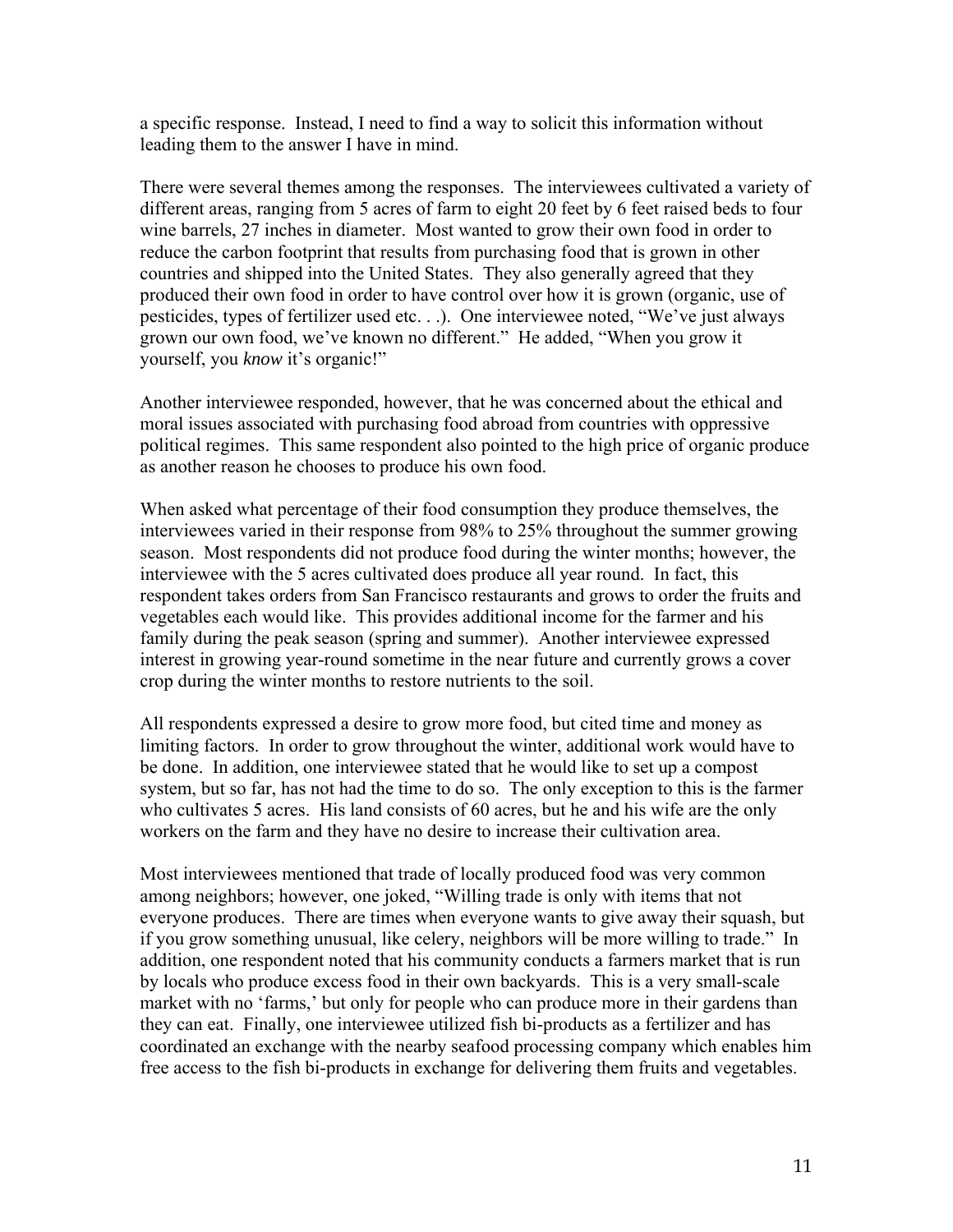Sample transcript from one interview:

-On average, what percentage of your consumption do you produce? *About 5%* 

-How much land do you cultivate? *I have a community plot in the Mission that's about 9' by 6' My home garden is about 30' by 15'* 

-Why do you produce your own food? *Mostly for the pleasure of it.* 

-What are some of the major obstacles that you face in producing your own food? *For my home plot it's the lack of direct sunlight. There are quite a few pests that take a lot of work to repel and get rid of.* 

-What is the source of these obstacles? *The shade is caused by houses and trees. The pests are creeping over from the neighbor yards...* 

-Do you purchase or trade food grown by neighbors? What type? How often? *I get a lot of fruit given to me by people I work for. Many people have fruit trees on their property that they don't harvest from.* 

-Are you able to produce as much food as you want to produce? *No. I'd like to have more land that gets full sun.* 

-Are you concerned with food being imported from other countries? If so, why? *Not terribly so. I do try to keep my food purchases to locally grown/raised. I want to support people in the area that are trying to make a living producing food. There are some good things that come from outside the US though and I'll definitely partake in them from time to time.* 

In addition to the personal interviews in my feasibility study, I have contacted researchers doing similar work to discuss the feasibility of this research. On November 3, 2010 I met with Andrianna Natsoulas. Andrianna is currently working on a book entitled, "Food Voices: Stories of the Food Sovereignty Movement." She is interviewing farmers and fishermen throughout the Americas about what food sovereignty means to them. When I met with Andrianna, we discussed her techniques for interviewing people and I hope to incorporate some of the advice she had to share. Andrianna noted that she rarely, if ever, asks people how they feel about 'food sovereignty' directly. She explained that it is still too much of a new term that it leads to an awkward interview. Instead, she suggested asking questions about the topic, but leaving out the term.

Andrianna also strongly suggested that I find a translator who I really trust. She mentioned that this might cost a lot of money, but I agree with her that it is a very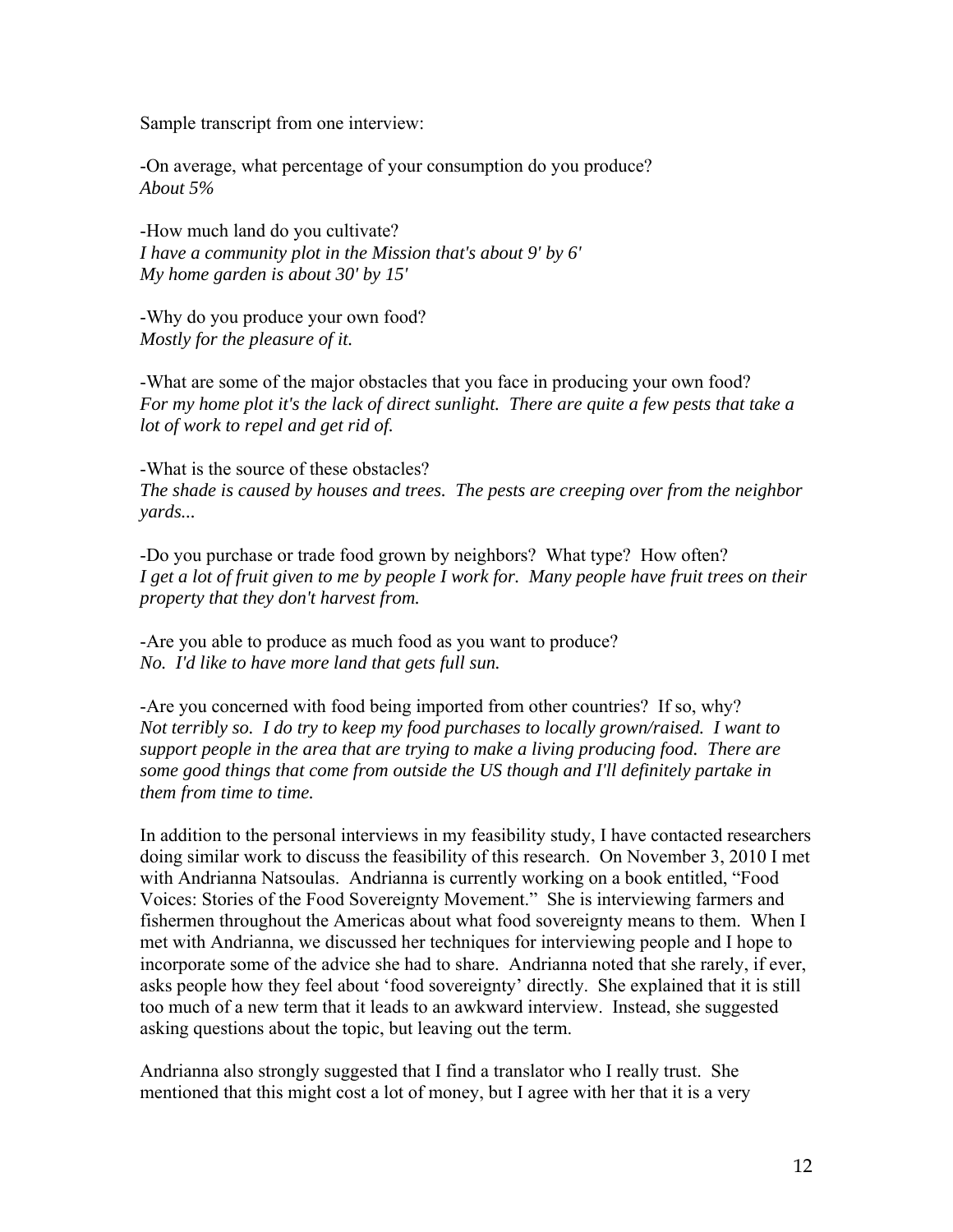important aspect. She recommended the translators who work at Via Campesina events and those who will attend the Cancun summit on climate change.

My feasibility study results conclude that it will be possible to conduct personal interviews with Nicaraguan coffee producers. However, due to the logistical difficulties I experienced in scheduling and getting interviewees to follow through with the scheduled interviews, I think it would be wise to add a quantitative portion to the study that does not rely on human subjects. As a result, I suggest adding data from the UN Food and Agriculture Organization as well as the World Bank to illustrate the changes in the import and export rates of Nicaraguan staple crops such as corn, beans and squash. I propose an analysis of these imports and or exports in relation to the structural adjustment programs imposed on Nicaragua as well as the development of the 2006 Central America Free Trade Agreement (CAFTA).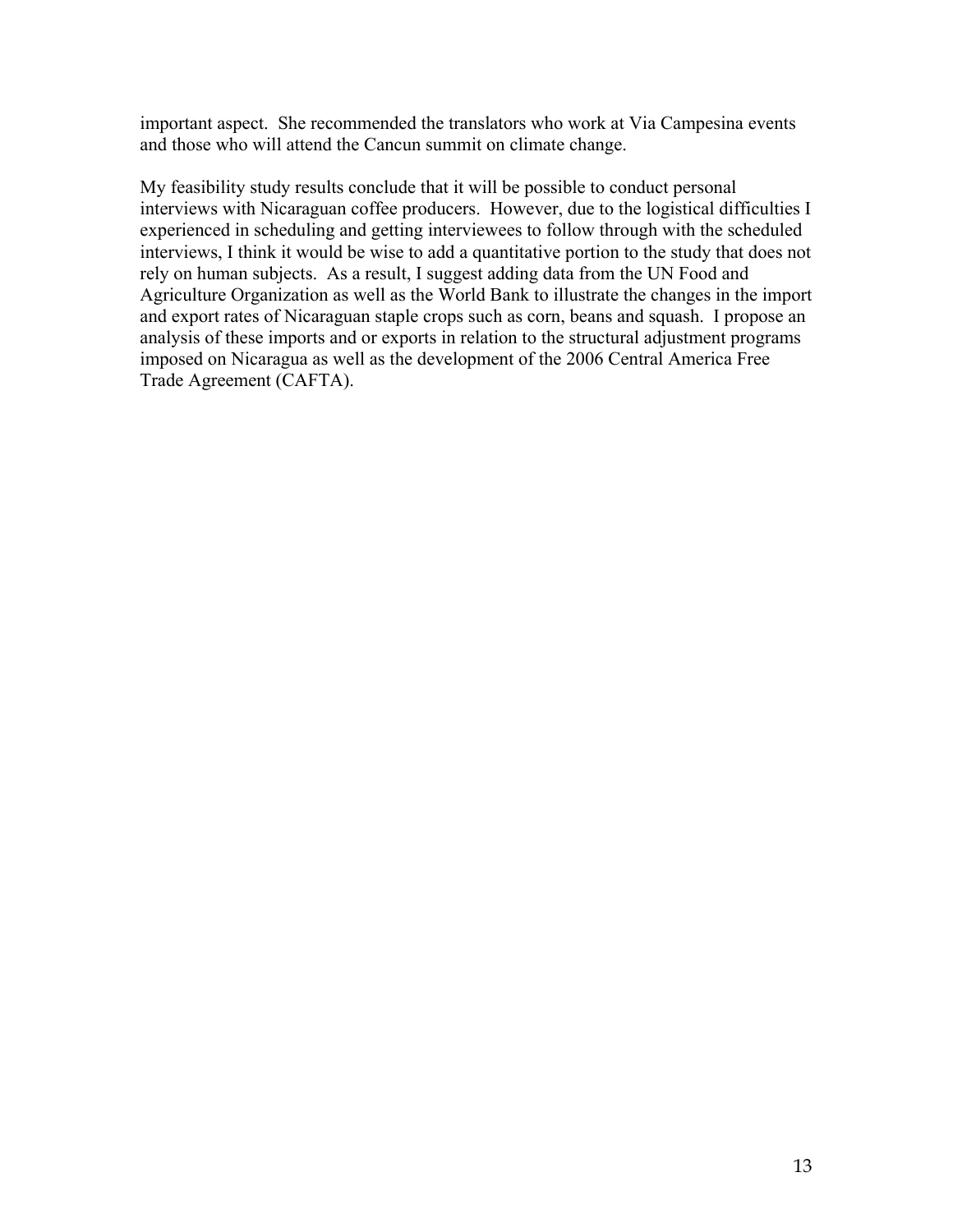## **Human Subjects Protocol**

# **San Francisco State University**  *Food Sovereignty Among Fair Trade Coffee Farmers in Nicaragua*

**Researcher's Name:** Susanna Beck **Department:** International Relations

# **1. STUDY AIM, BACKGROUND AND DESIGN**

a. State the research question(s) concisely.

How does participation in a fair trade cooperative impact the food sovereignty of individual farmers?

b. Include a brief  $(1 – 2$  paragraphs), current, scholarly review of relevant literature that supports the purpose of the research study.

In order to assess the success of fair trade in bringing better conditions to producers, a variety of factors can be analyzed. In his study of coffee farmers in Northern Nicaragua, Bacon (2005) measures the vulnerability of farmers through comparisons of 'farm gate' prices as well as the length of time a farmer must wait for payment. By comparing how these factors differ based on farmers selling their product to a fair trade cooperative as opposed to a local middleman or an agro-export company, Bacon assesses the impact fair trade has on the vulnerability of farmers.

Getz and Shreck (2006) also use 'farm gate' prices to evaluate the success of fair trade among banana growers in the Dominican Republic. In addition, their assessment of fair trade's impact on the well-being of producers and their communities is based on the number of items exported and the expressed feelings of farmers themselves through firstperson interviews about their association with fair trade.

In contrast to analysis through 'farm gate' prices, Utting (2009) created a new integrative framework for determining the impact of fair trade on the livelihoods of farmers. Her framework includes five factors: 1) social capital, 2) human capital, 3) physical capital, 4) natural capital and 5) financial capital. Utting applies this framework to the Soppexcca coffee cooperative in Jinotega, Nicaragua, but intends for it to be used universally.

Raynolds et al. (2004) also take on a more holistic evaluation of the impact of fair trade on farmers. In their examination of seven coffee cooperatives in Latin America, they conclude that higher revenue is only one short-term benefit of fair trade. They posit that fair trade is also benefiting the producers in a more long-term and sustainable manner through capacity building. They argue that fair trade has led to collective empowerment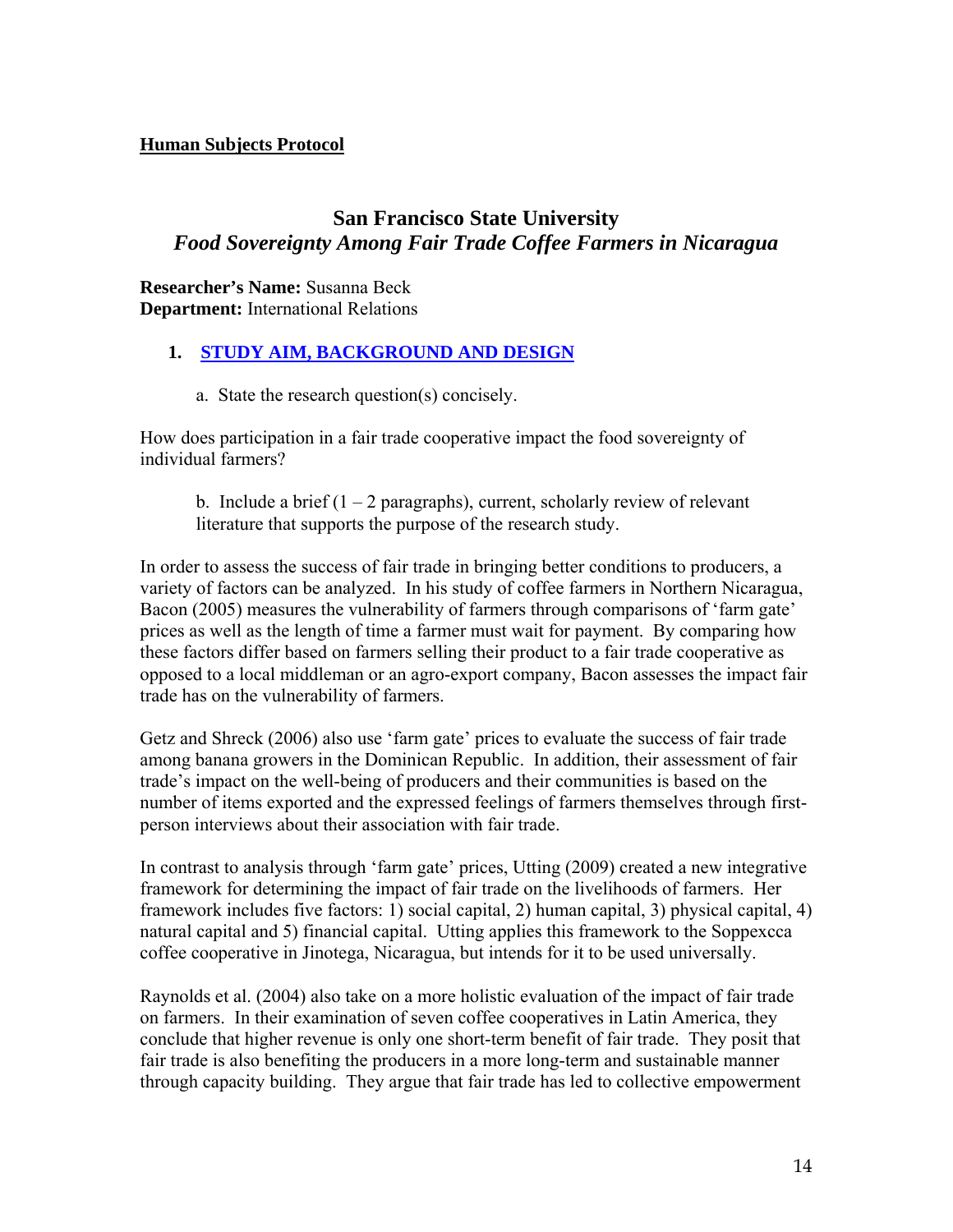and has helped improve conditions for education, health and sanitation and also allows for investment in non-farm income generating activities.

In Bacon's 2010 article, "A Spot of Coffee in Crisis: Nicaraguan Smallholder Cooperatives, Fair Trade Networks, and Gender Empowerment," he examines how the 1999 coffee crisis has influenced the empowerment of collective smallholders. Through an analysis of three different groups (fair trade organic farmers, women's fair trade members and conventional farmers), he asks if fair trade and organic coffee producers feel more empowered than producers outside of these groups. Bacon concludes that members of women's fair trade cooperatives enjoy more gender empowerment than others. Bacon also discovers that members of the women's fair trade cooperative had more success in sending their children to school as compared to the other two groups.

Similarly, Bacon et al. (2008) address the UN Millennium Development Goals in their assessment of Nicaraguan fair trade cooperatives. Using data from a combination of surveys, focus groups and cooperative records, they argue that fair trade certification has helped farmers improve their livelihoods, but in order to reach the Millennium Development Goals, some significant changes in the process need to take place. Bacon et al. (2008) found that 65% of the households surveyed grow more than half of the food they consume; however, this lifestyle is threatened by the loss of land.

Pirotte et al. (2006), examine access to land in their analysis of fair trade. They report that the size of land a producer cultivates impacts their vulnerability during severe price drops such as the 1999 coffee crisis. They argue that while large-scale coffee producers in Tanzania and Nicaragua weathered the crisis because of their continued access to credit and equipment, medium-scale producers were decimated by the crisis. Surprisingly, small-scale producers in Nicaragua actually benefited most during this time. In their comparison of fair trade coffee production in the two countries, Pirotte et al. (2006) note that the close-knit nature of cooperatives in Nicaragua combined with the hands-off stance of the government, has led to an environment of trust and support that has greatly benefited small-scale coffee producers. The larger cooperative structure and government involvement in Tanzania, on the other hand, results in looser ties and a lack of financial and technical support for small-scale farmers.

Mendez et al. (2010) provide a comprehensive assessment of the effects of fair trade and organic certifications on Central American and Mexican coffee producers. Through a qualitative analysis of 469 households and 18 cooperatives in Mexico, El Salvador, Nicaragua and Guatemala, they conclude that households associated with certifications did not fare better than others in terms of food security especially during the 'hungry season' of April through August. However, they found that households who were successful in adding additional sources of income besides coffee production were better able to meet the family's food needs. By using a combination of surveys, formal and informal interviews as well as focus groups between November 2004 and December 2005, Mendez et al. (2010) discovered that most producers who grow fair trade certified coffee are not able to sell all of their harvest at the certified price due to lack of demand.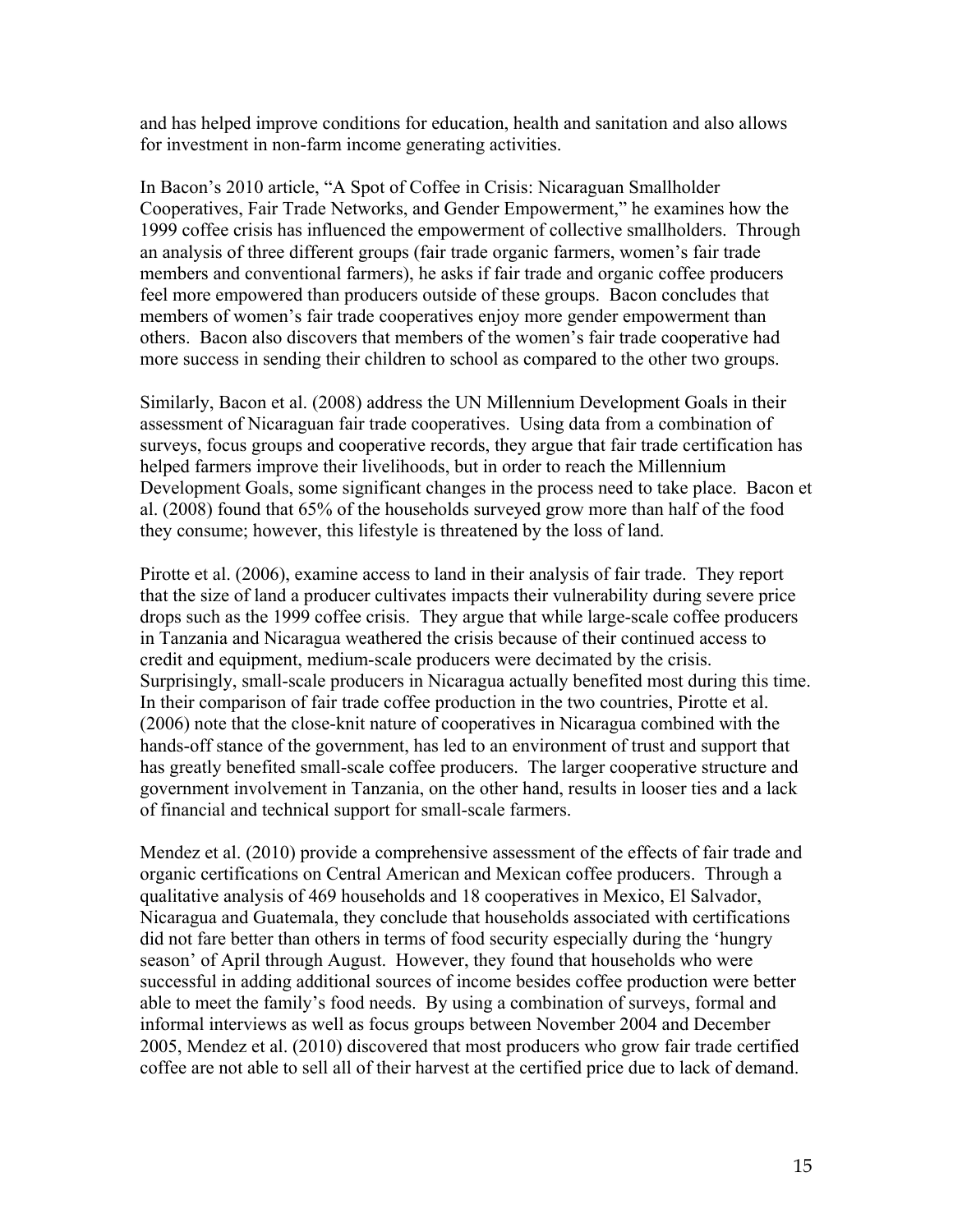# STUDY DESIGN

- c. Provide a **brief** overview of the research, including
	- research design
	- number and description of participants
	- data collection methods
	- data analysis methods
	- describe how the data you collect will answer your research question.

This research will consist of a qualitative study that will be used to complement the existing quantitative research on this topic by Mendez et al. (2010), Jaffee (2007), Bacon (2008) and others. A participatory action research paradigm will be used to conduct this qualitative study with fair trade coffee producers in Nicaragua. Through this approach, fair trade cooperative leaders and coffee farmers will be asked to participate in the design of the study. The researcher is interested in learning how participation in a fair trade cooperative has impacted farmers' food sovereignty; however, food sovereignty is notoriously difficult to measure. As a result, the researcher will ask the participants to help brainstorm ways that this study could be effective and listen to their ideas for design that would benefit them most. In this way, the farmers themselves will have control over the study's purpose and procedures. This pre-study brainstorming session will most likely take the form of a focus group.

Some open-ended questions may include:

-What does food sovereignty mean to you?

-How is food sovereignty different from food security? Is this difference important to you? Why?

-Is food sovereignty a goal for you and your community?

-How do you know if you are food sovereign? What are ways to measure this?

-How should we gather this data?

-How could this study benefit you?

Throughout the focus group process, it will be important to ensure that all members have an opportunity to express themselves. It will be essential to invite both men and women farmers and encourage each to participate equally.

Once the focus group is finished, the researcher will have a better understanding of how the rest of the study will be conducted. However, following in the footsteps of Wright and Wolford's work with the MST in Brazil, the next step will be to conduct personal interviews (Wright and Wolford, 2003). The personal interviews will result from a snowball sampling method of both members of fair trade cooperatives and conventional coffee producers. This method has been proven effective by a number of scholars including Mendez et al. (2010), Pirotte et al. (2006), Bacon (2005), Getz and Shreck (2006) and Utting-Chamorro (2005) who used personal interviews to determine how participation in fair trade cooperatives impacts the vulnerability of farmers.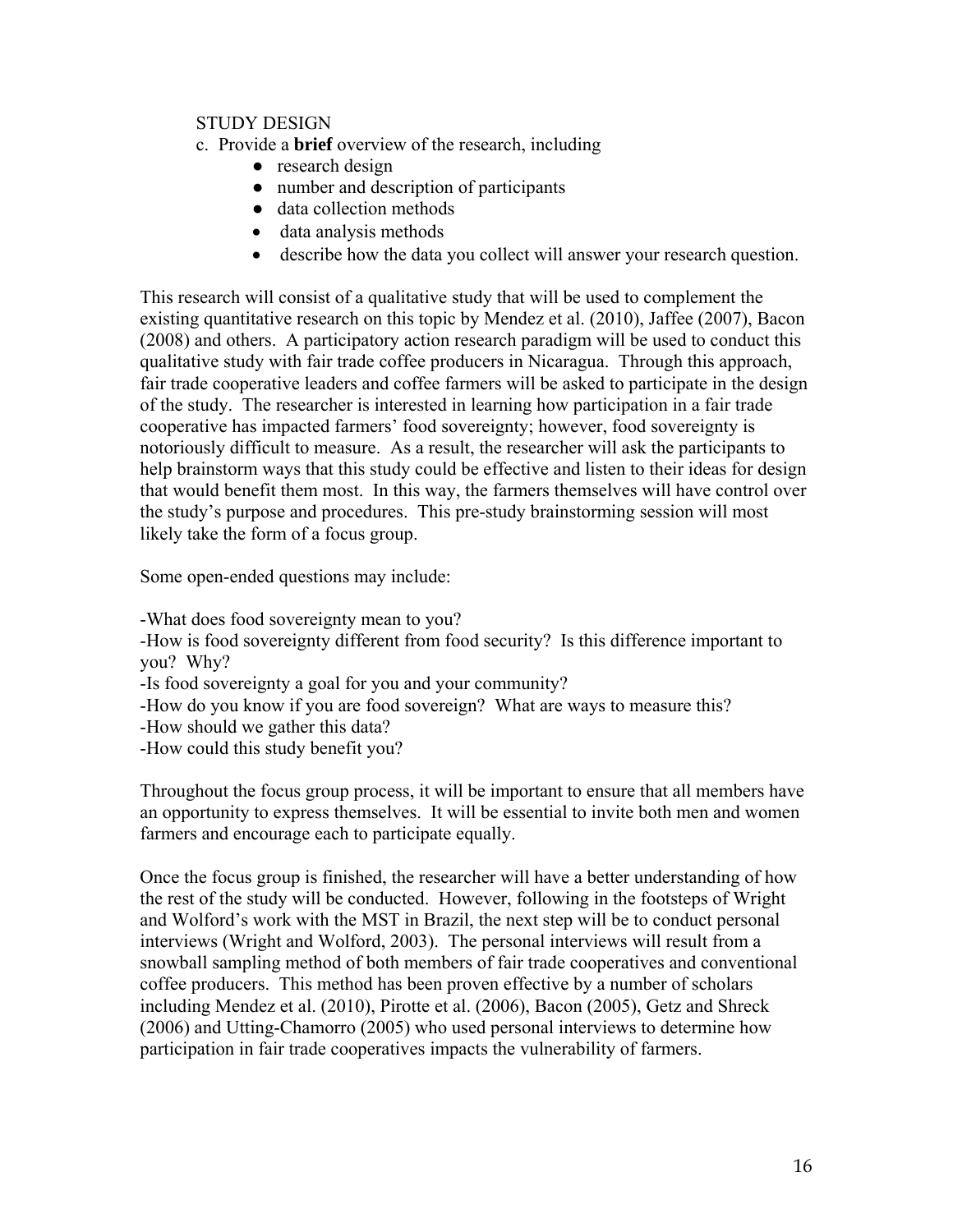In order to provide some consistency and means for comparison, the researcher would like to conduct the study in the Jinotega region of Nicaragua where previous research by Karla Utting was conducted with the Soppexcca coffee cooperative. Alternatively, the researcher would like to conduct this research near Leon, Nicaragua where she has existing contacts who are well connected to the farming community. As a precaution against unforeseen events and to ensure an adequate sample size of approximately 100 households, the researcher will identify more than one coffee cooperative to work with. The sampling size of 100 households will include fair trade producers as well as producers who sell their coffee through conventional means. The researcher has already made contact and obtained permission from the La Via Campesina organization in Nicaragua: Asociación de Trabajadores del Campo (ATC). The researcher will submit a protocol modification in order to add more coffee cooperatives from which to recruit participants.

The open-ended questions for the personal interviews are included below. These are foundation questions that will form the base of the interview. All types of households (including those with fair trade producers, conventional producers and those associated with La Via Campesina) will receive these questions.

-How did you get involved in farming? Do you hope that your children will do the same? -What are some of the major obstacles that you face?

-What is the source of these obstacles?

-Are there times when you don't know where you next meal will come from? What do you do during those times?

-Do you purchase food grown by neighbors? What type? How often?

-Are you able to produce as much food as you want to produce?

-Are you concerned with food being imported from other countries? Or other regions of Nicaragua? How does this impact you and people you know?

-How much choice do you feel you have in the type of food you purchase and where it comes from?

-Would you like more choices or more control over this?

-How much choice do you feel you have in whom you sell your harvest to?

-Would you like more control over this?

-How important is it to you to grow your own food?

-Do you think that people who own their own land are more able to grow their own food than people who don't own land? Why?

Throughout both the focus group session and personal interviews, it will be essential to record observations during and directly after in an effort to avoid relying on memory. The researcher will most likely use a hand-held audio recording device and take still photographs. After consulting with another researcher, it was determined that video recording would be too intrusive and may alter the answers of the interviewee. If possible, the researcher would like to spend some time with the interviewee before the interview. This may include a walk around their farm or property (however, it will be important to be sensitive to the amount of daylight hours the interview takes and not take too much time away from farm work for the day). By starting out with a more personal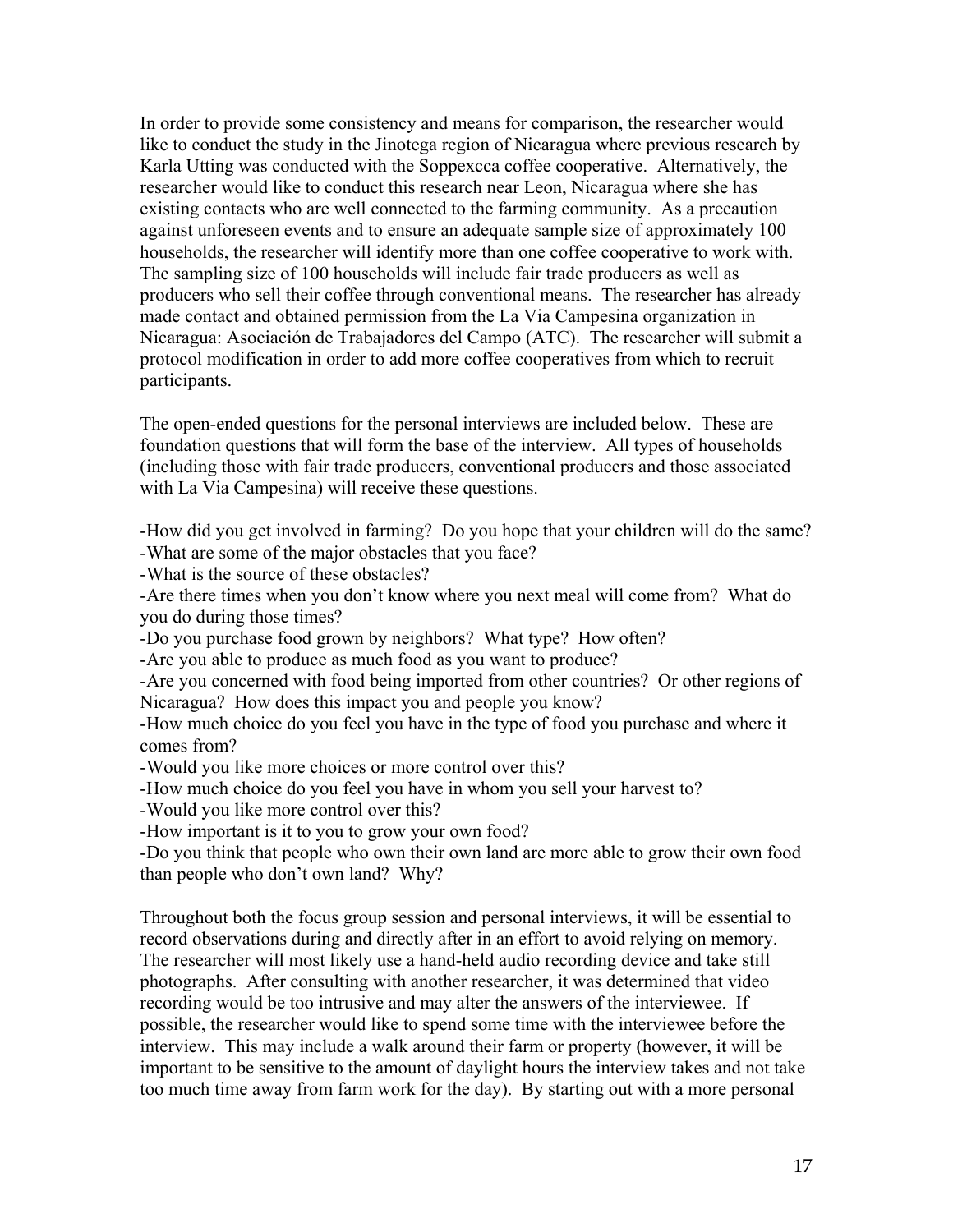introduction, the researcher will attempt to establish a comfortable connection that will enable the interview to flow more smoothly, questions to come up naturally and feel less like an interrogation.

d. What is the anticipated significance of this research to the field*?* 

Despite the volumes of literature focused on assessing the impact fair trade has on farmers' livelihoods through different forms of capital, there has yet to be an analysis measuring this impact in terms of food sovereignty for individual producers as well as their communities. Although Mendez et al. (2010) provide an excellent source of quantitative data on the food security of fair trade farmers, their research can be expanded upon. The proposed research will build on these data by asking how fair trade has impacted the food sovereignty of coffee producers in Nicaragua. Food sovereignty takes the concept of food security one step further by ensuring that both producers and consumers have choice over where their food comes from and how it is distributed. The researcher will use the data of Mendez et al. (2010) and others to determine when and how often fair trade coffee producers are able to feed their families; however, she will ask these families if they feel they have a choice in type of food they eat and where it comes from. Through the addition of food sovereignty, the researcher will add significant data to this field.

# **2. PARTICIPANT POPULATION**

- a. Participants: Describe the participant pool
	- ●State the number of participants.

The initial focus group will consist of approximately 20 individuals and the personal interviews will take place with approximately 100 households. The personal interviews will consist of fair trade producing households, conventional households and members of La Via Campesina.

●State the age of participants: General (18 and over)

Participants will be Nicaraguan coffee producers who are 18 years old or older.

●Are the participants considered a vulnerable population (e.g., prisoners, children, pregnant women, cognitively impaired)?

No, the participants are not considered to be a vulnerable population.

●Are the participants already known to the researcher*?* 

No, the participants are not known to the researcher.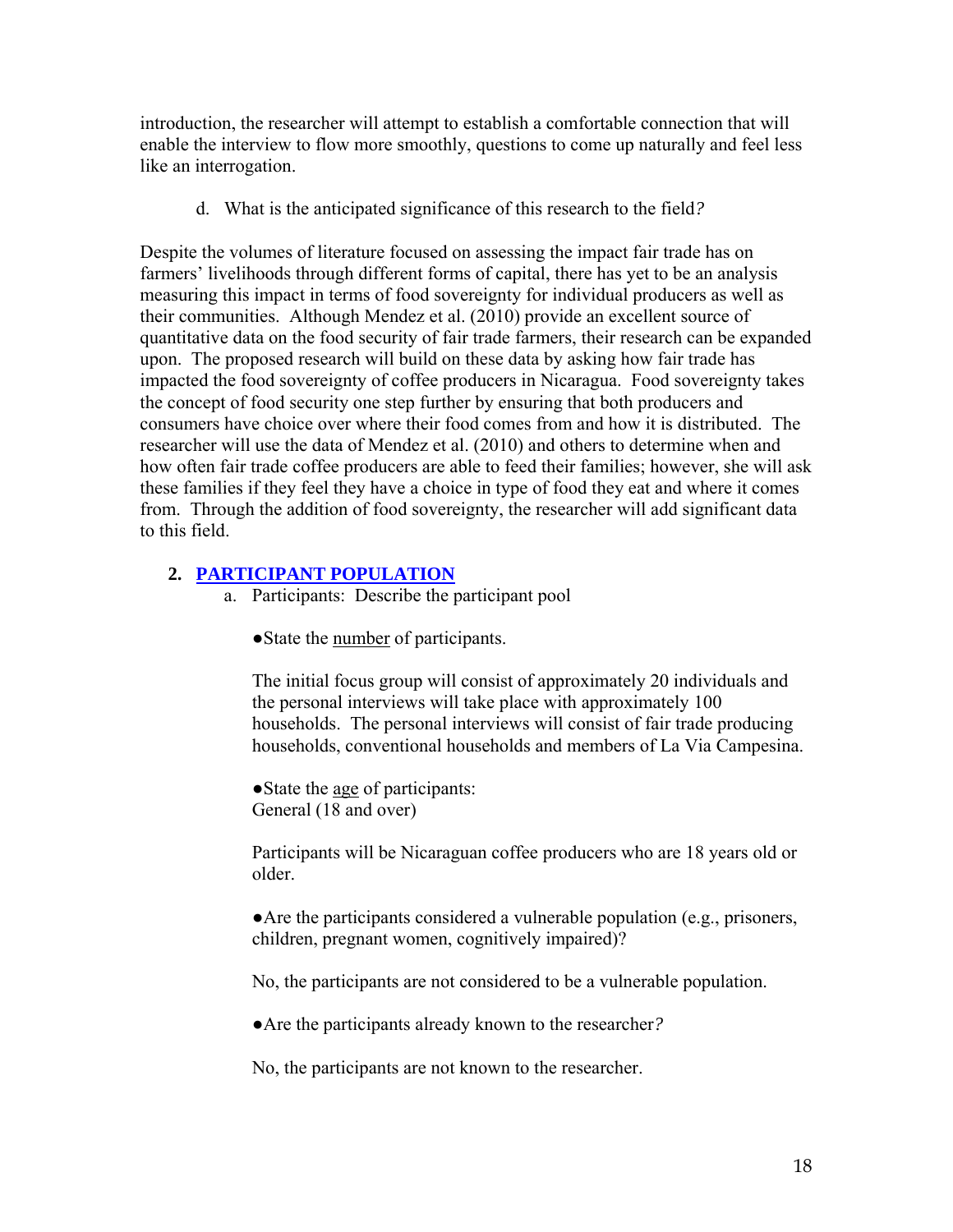b. State any inclusion/exclusion criteria used to select participants. The researcher will use the snowball sampling method to select participants.

c. Describe the recruiting process clearly.

The researcher will initially contact the leaders of the fair trade cooperatives targeted for the study. This will be done by first working with existing contacts in Leon, Nicaragua to determine the most appropriate cooperatives to work with. This communication will happen via email and possibly Skype. Once the cooperatives are determined, the researcher will send an email introduction and ask the cooperative leaders to select members for a focus group. The personal interviews will be conducted using a snowball sampling method and since the study will utilize the participatory action research paradigm, the personal interviews will be dependent on the result of the focus group.

Below is the email introduction to the coffee cooperative: *Dear friends,* 

*My name is Susanna Beck and I am a graduate student researcher in the International Relations Department at San Francisco State University in the United States. I am conducting research for the completion of my Master's degree and I am interested in learning more about your cooperative and the farmers who belong to it.* 

*As you know, the falling price of coffee combined with the widespread neoliberal economic policies of the last decades have pushed the small-scale farmer out of business in many parts of the world. I am interested in learning how your fair trade cooperative has helped counter these trends. Specifically, I want to find out if membership in the cooperative has enabled your farmers to produce more of their own food than they would if they were selling through conventional markets.* 

*In order to conduct this study, I would like to first meet with you and a number of farmers to determine how this research can best benefit your community. I would also like to enlist your feedback to create methods to carry out the study.* 

*This meeting will take 3-4 hours and participating farmers will be compensated with \$10USD for this time. After the conclusion of this focus group meeting, I will conduct personal interviews with farmers associated with your cooperative. The interviews will last approximately 30 minutes and participants will be compensated \$5USD for their participation. Both the initial meeting and the individual interviews will be audio-taped and I will take still photographs of the farmers.* 

*Are you interested in participating?*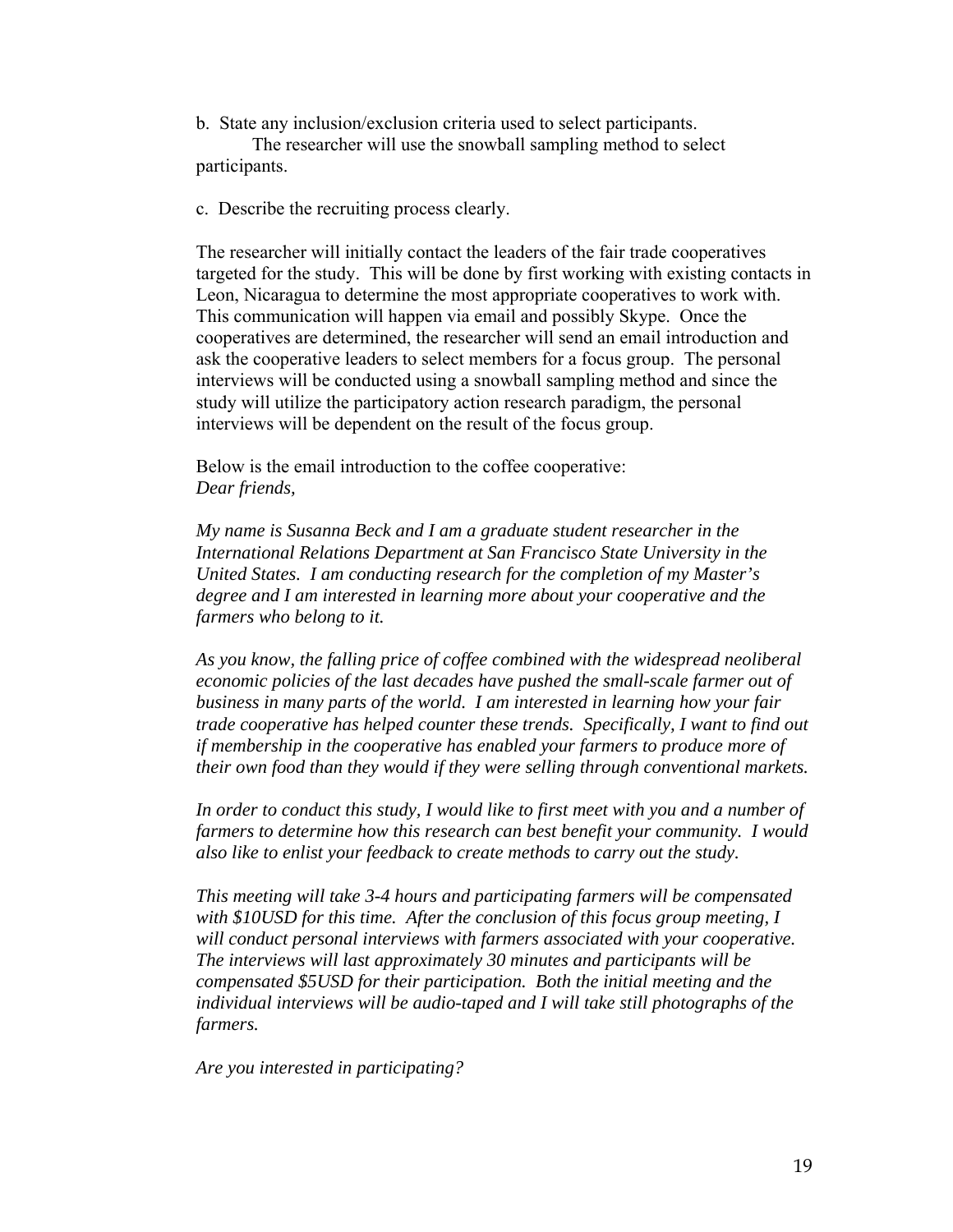*Please do not hesitate to contact me with any questions at* 

 $\overline{\phantom{a}}$  , where  $\overline{\phantom{a}}$  , where  $\overline{\phantom{a}}$  , where  $\overline{\phantom{a}}$ 

Below is the email that the fair trade cooperatives will send to the farmers:

*Dear friends,* 

*Susanna Beck, a graduate student in the International Relations Department at San Francisco State University, is conducting research on fair trade coffee cooperatives.* 

*She would like to meet with a group of you to discuss how this research can benefit your work and get your ideas on how it can best be conducted. This initial focus group meeting will take 3-4 hours and if you choose to participate, you will be compensated \$10USD.* 

*She would also like to conduct personal interviews so that you can share your experiences. If you would like to be interviewed, Ms. Beck will come to your farm and the interview will take approximately 30 minutes. If you choose to participate in the personal interviews, Ms. Beck will pay you \$5USD to compensate for your time. During both the initial focus group meeting and the personal interviews, Ms. Beck will be audio recording the sessions.* 

*You are in no way obligated to participate in Ms. Beck's research. If you are interested in participating, please contact her at* 

Below is the Spanish translation of the email that the fair trade cooperatives will send to the farmers:

*Queridos amigos,* 

 $\mathcal{L}_\text{max}$  , and the set of the set of the set of the set of the set of the set of the set of the set of the set of the set of the set of the set of the set of the set of the set of the set of the set of the set of the

*Susanna Beck, un estudiante graduado en el Departamento de Relaciones Internacionales de la Universidad Estatal de San Francisco, está llevando a cabo investigaciones sobre las cooperativas de comercio justo de café.* 

*A ella le gustaría reunirse con un grupo de ustedes para discutir cómo la investigación puede beneficiar a su trabajo y obtener sus ideas sobre el mejor modo de llevar a cabo. Esta reunión de los grupos de enfoque inicial puede tomar de 3-4 horas y si decide participar, usted será compensado \$ 10USD.* 

*También le gustaría llevar a cabo entrevistas personales para que pueda compartir sus experiencias. Si usted desea ser entrevistado, la Sra. Beck llegará a su granja y la entrevista tendrá una duración aproximada de 30 minutos. Si usted decide participar en las entrevistas personales, la Sra. Beck le pagará \$ 5USD para compensar por su tiempo. Tanto en la primera reunión de grupos focales y*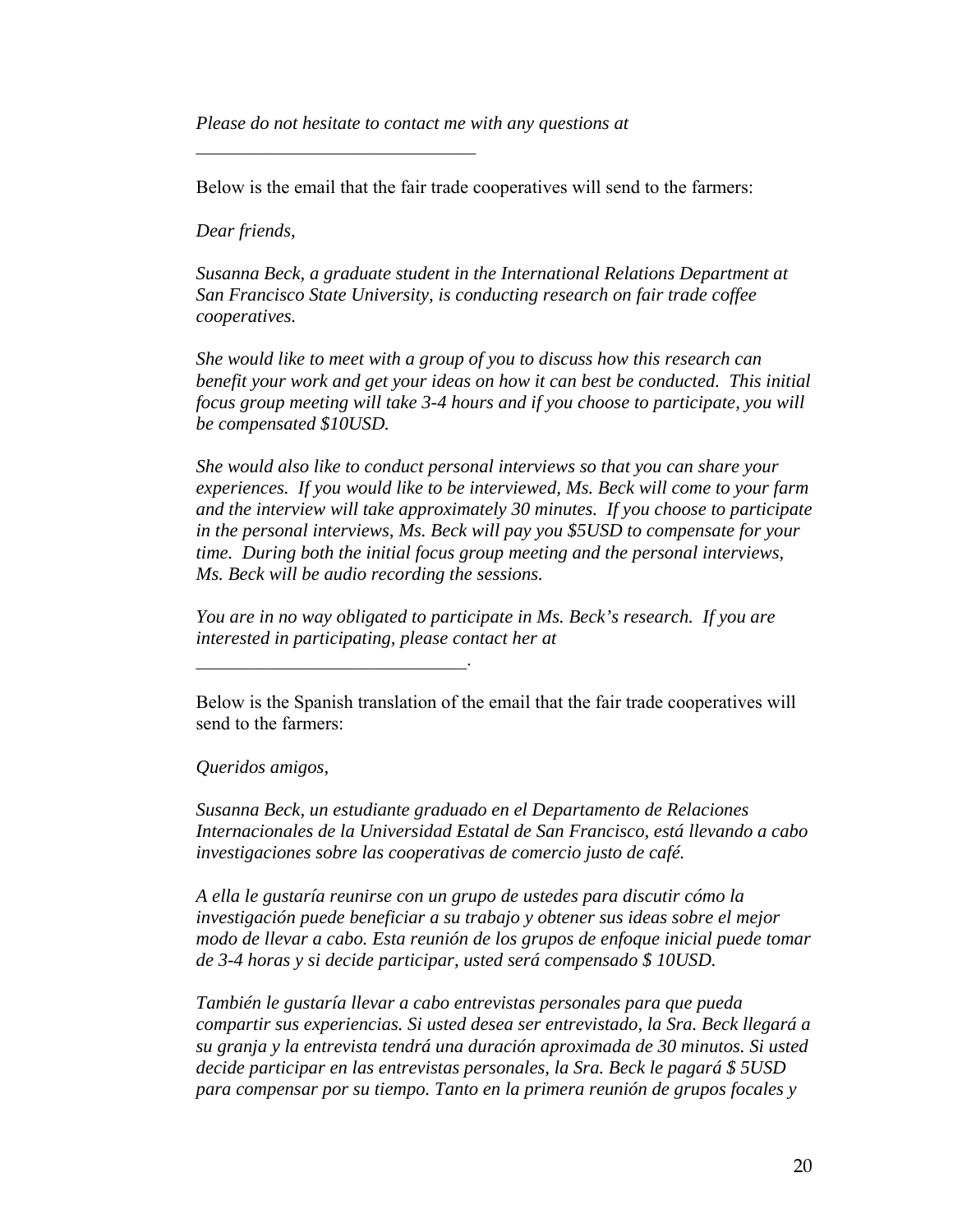*las entrevistas personales, la Sra. Beck será de grabación de audio de las sesiones.*

*Usted está de ninguna manera obligados a participar en la investigación de la Sra. Beck. Si usted está interesado en participar, póngase en contacto con ella en* 

d. Attach all recruiting materials—telephone or speech script, email or letter text, or copy of ad or flyer.

The recruiting email can be found on page 6.

*\_\_\_\_\_\_\_\_\_\_\_\_\_\_\_\_\_\_\_\_\_\_\_\_\_\_\_\_\_\_\_\_\_\_.* 

e. State how researcher will gain access to the participants.

The researcher will gain access to the participants through the fair trade cooperative leaders and each interviewee will be aware that this information will be used in a study. Their demographic information may be included in the final study; however, no additional identifiers such as names will be used. If requested, a pseudonym will be used.

#### **3. STUDY PROCEDURES**

a. Describe the details of the procedures and methodology.

As mentioned above, the study will consist of a focus group as well as personal interviews.

b. List procedures in which the participants will take part in a step-by-step, chronological manner.

- Fair Trade cooperatives will contact potential participants
- Contact focus group participants to schedule focus group
- Conduct focus group using open-ended questions
- Conduct initial personal interviews
- Ask interviewees to suggest other appropriate households to interview (snowball method)
- c. Research details

●State *where* the research will take place.

The focus group will take place at a community meeting area or at the fair trade cooperative office, if appropriate. Personal interviews will take place on individual coffee farms.

●State *how long* the research will take for the participant. The focus group will take approximately 3-4 hours. This will be divided into 2 sessions with a 30-minute break for lunch. The personal interviews will consist of a walk around the farm and an interview. This will take approximately thirty-minutes depending on the farm and the interviewee.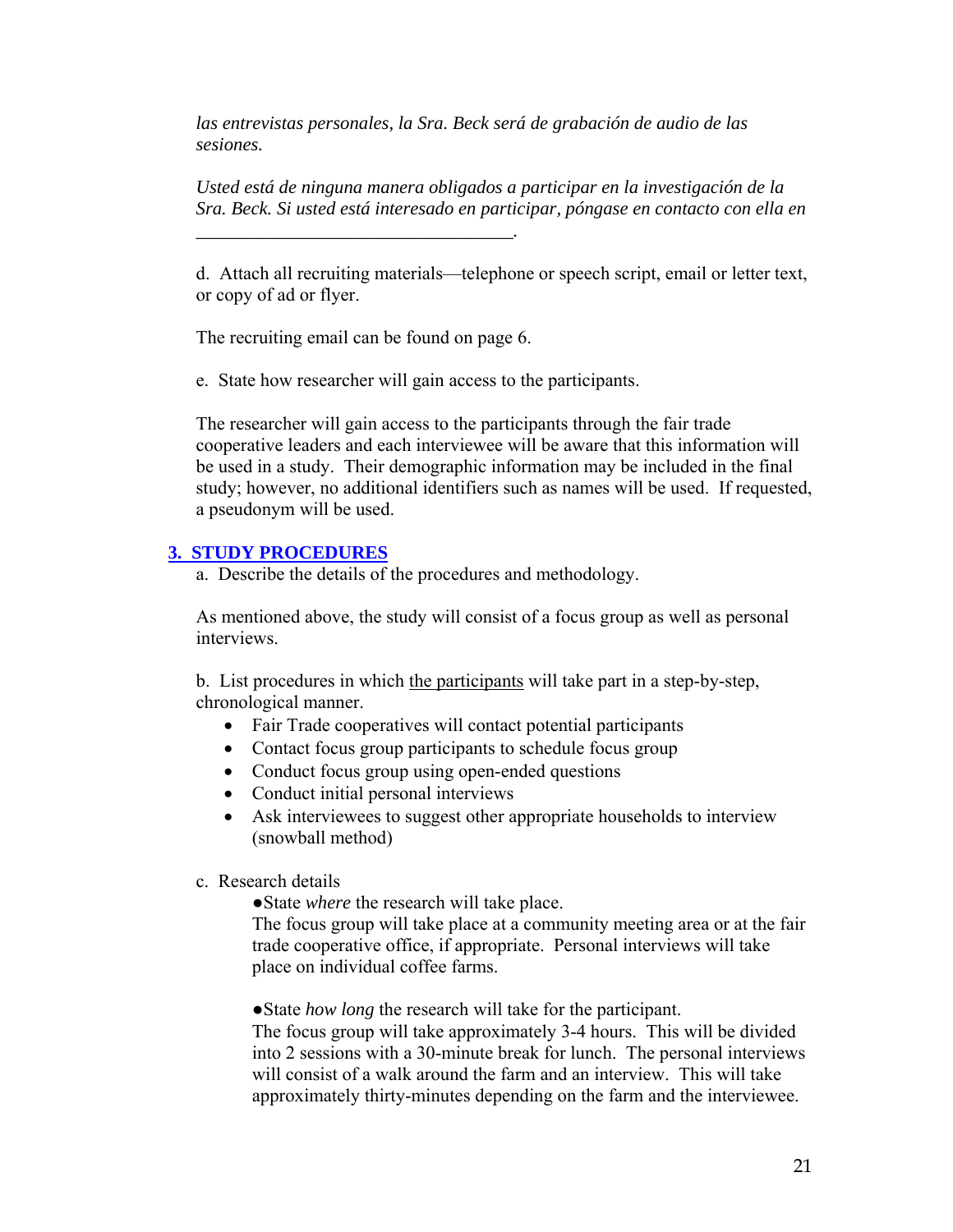The researcher will be sensitive to the amount of time each farmer has available and plan the interview accordingly (during lunch or in the evening).

●State what *time of day* the research will take place (after school, evening, weekend)

This will be determined during the focus group. Research will take place whenever is most convenient for the farmers.

●State the *time* for each procedure and the *total time* commitment. The focus group will take approximately 3-4 hours. The personal interviews will consist of walk around the farm and an interview. This will take approximately 30 minutes depending on the farm and the interviewee.

●If participants will miss class, how will they make up the work? Not applicable

• What will non-participants do while the others are participating? Not applicable

d. State how data collection and analysis will answer the research question.

As mentioned above, this study will collect qualitative research that will complement the existing quantitative research available on the subject. The participatory action nature of the research will entail a great deal of flexibility in the study; however, some proposed personal interview questions include:

-How did you get involved in farming? Do you hope that your children will do the same? -What are some of the major obstacles that you face?

-What is the source of these obstacles?

-Are there times when you don't know where you next meal will come from? What do you do during those times?

-Do you purchase food grown by neighbors? What type? How often?

-Are you able to produce as much food as you want to produce?

-Are you concerned with food being imported from other countries? Or other regions of Nicaragua? How does this impact you and people you know?

-How much choice do you feel you have in the type of food you purchase and where it comes from?

-Would you like more choices or more control over this?

-How much choice do you feel you have in whom you sell your harvest to?

-Would you like more control over this?

-How important is it to you to grow your own food?

-Do you think that people who own their own land are more able to grow their own food than people who don't own land? Why?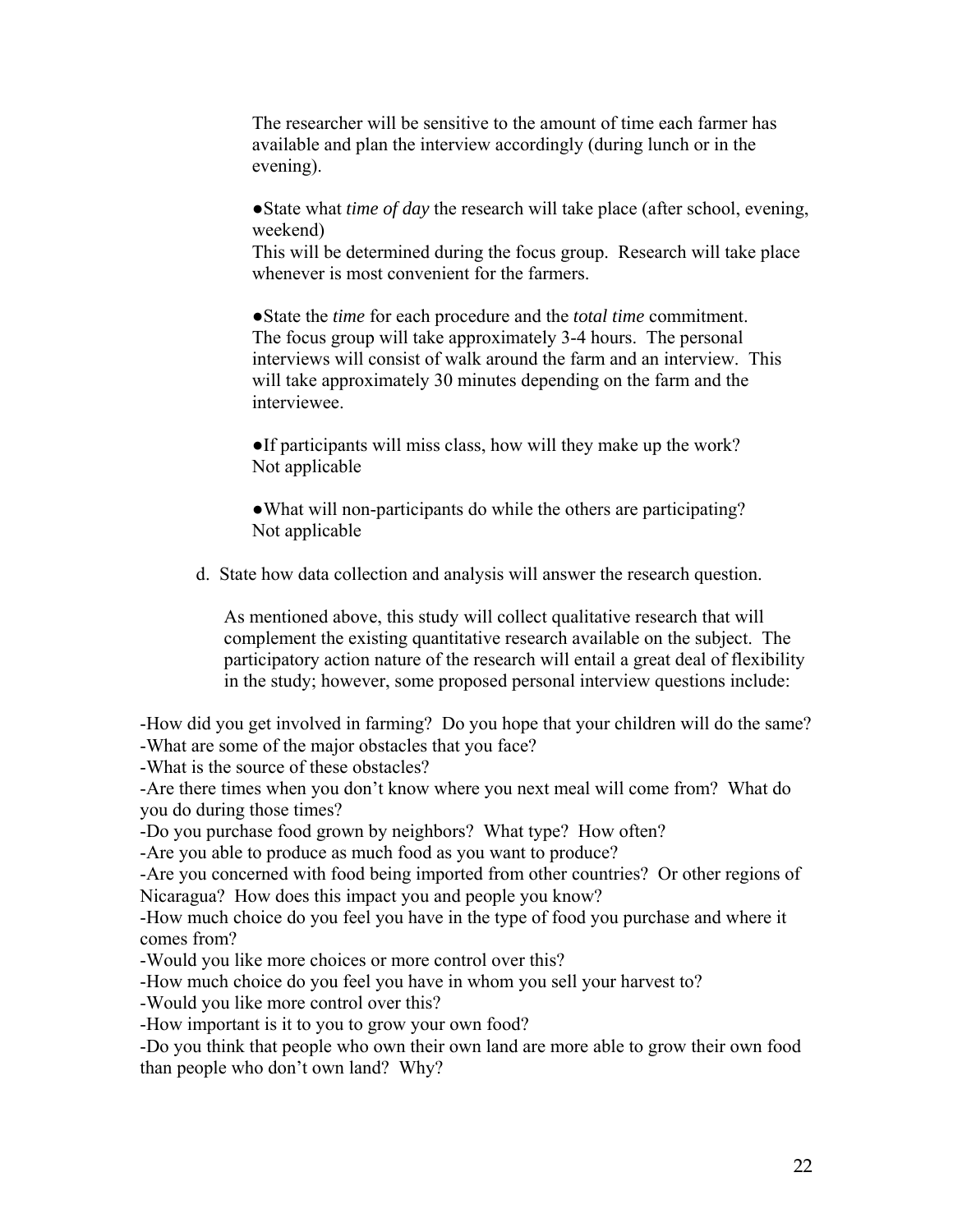These questions will help open up a conversation about the farmers' attitudes and feelings about the food they are able to provide to their families. Through this conversation, the researcher will be able to determine the extent to which control over their own food is an issue for them.

#### **4. RESEARCH RISKS**

a. State the risk(s), and then state how the researcher will lessen each particular risk.

A potential risk during this study will be the possible lack of privacy. This risk will be minimized by keeping all hard copy research in a locked desk in a secure location and by keeping all electronic research data in an encrypted document on a password-protected computer program.

b. Physical risks may include physical injury, aggravation of an existing condition, allergies to materials used in the research, etc.

#### Not applicable

c. Risks also include the potential loss of privacy, as well as possible psychological risk (anxiety, stress, depression), and uncomfortable emotions (anger, fear, sadness, discomfort).

A potential risk during this study will be the possible lack of privacy. This risk will be minimized by keeping all hard copy research in a locked desk in a secure location and by keeping all electronic research data in a password-protected computer program.

d. Focus groups, use of real names, videotapes and photographs require extra measures to protect against loss of privacy.

Also, because the focus groups include discussion of personal opinions, extra measures will be taken to protect each participant's privacy. The researcher will begin the focus group by asking the participants to agree to the importance of keeping information discussed in the focus group confidential. She will then ask each participant to verbally agree to keep everything discussed in the room confidential, and will remind them at the end of the group not to discuss the material outside.

Only the researcher will have access to the data collected. Any tapes and transcripts of the focus group will be destroyed after one year or at the end of the study.

e. For sensitive research where loss of confidentiality may expose participants to excessive risk, such as prison, etc., a federal Certificate of Confidentiality http://www.hhs.gov/ohrp/humansubjects/guidance/certconf.htm may be required.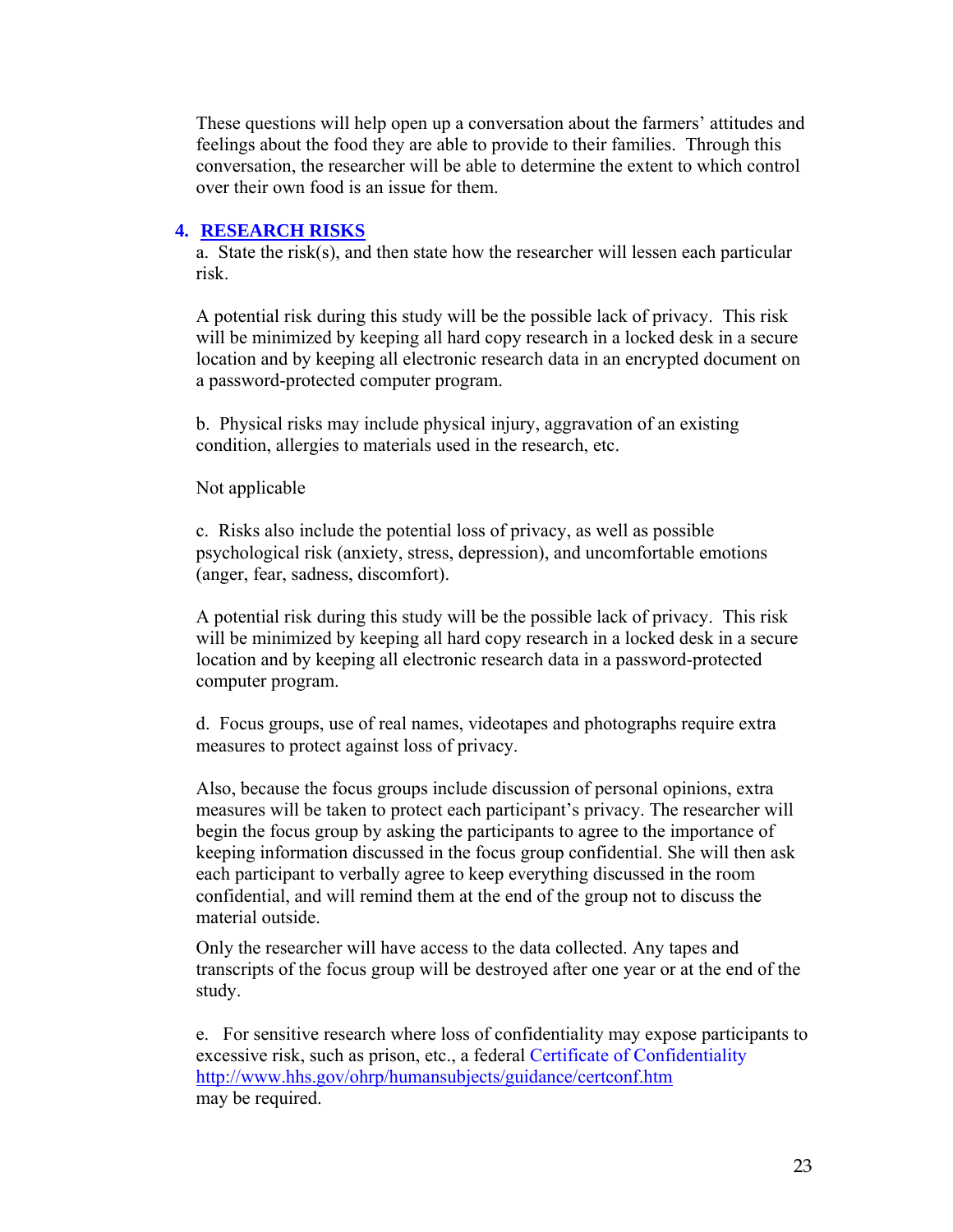#### Not applicable

f. Teachers conducting research on their own classes should consider the power imbalance between themselves and their students to avoid coercion in recruiting students for their study. To do this:

-- make sure the recruiting script or letter to parents and children is an invitation to participate. Parents and the child must both have the opportunity to refuse.

--Also, tell parents and children that the child's grade will not be affected whether they participate or not. If the researcher is assessing the results of a curricular model that would be taught anyway, he/she should ask permission of parents and children to use the data collected from the pre and post test scores. Then all students would participate in the assessments, but the researcher would use data only from those students who agree and who have permission to participate.

#### Not applicable

g. Research in the workplace also offers risk if management has access to the raw data, or data, if identified, could result in loss of employment, rank or salary. Data should be presented to supervisors only in the aggregate, as a finished report.

All data in a finished report will be presented in aggregate.

h. If researcher is using deception, add a line to the risks section:

"Research designs often require that the full intent of the study not be explained prior to participation. When the study is completed, you will receive a full debriefing on the purpose and the procedures of the research." Justify the deception and include a short debriefing script, per 1.e, above.

Not applicable

#### **5. CONFIDENTIALITY**

Confidentiality refers to the security of the data. a. Describe any coding systems that will be used to protect the privacy of the participants and the security of the data.

A number instead of a name will identify interviewees during the personal interview. This number will correspond with all information that is recorded by hand, electronically or via tape recording.

b) For some sensitive research where loss of confidentiality may expose participants to excessive risk, a federal Certificate of Confidentiality may be required.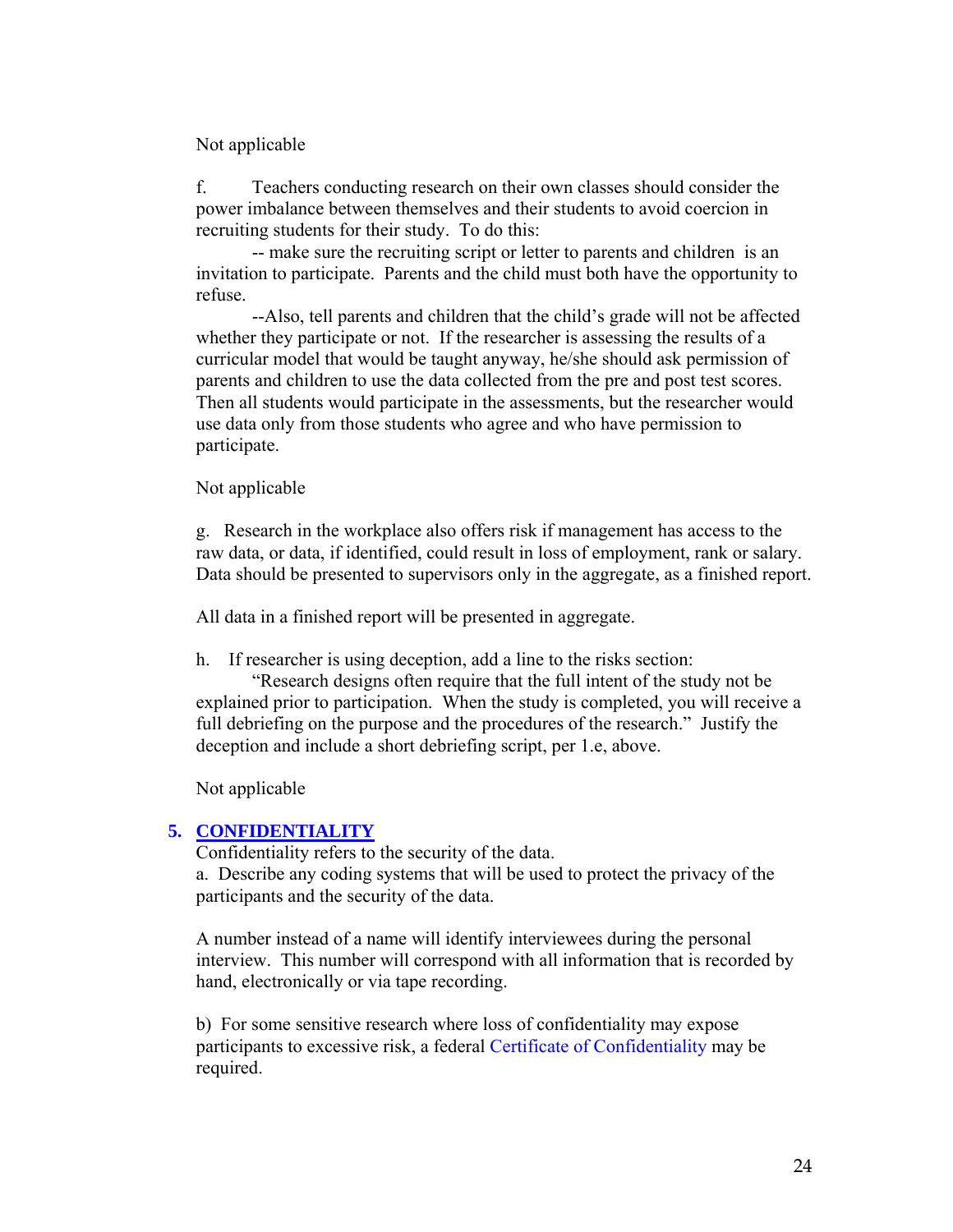#### Not applicable

c) Describe how the confidentiality of the data will be protected. Describe the storage location, storage methods and final disposition of the data. Describe methods of maintaining security.

Research data will be kept in an encrypted document on a password-protected computer.

The data will include codes instead of names to ensure confidentiality. Participants will be assured in the informed consent that the data will be used only for studies that are consistent with the original research purpose and that any other researcher attempting to use the data will need to obtain IRB approval to re-use the data.

After transcripts are made, audio tapes will be destroyed, approximately 1 year after they were originally recorded. Still photographs will only be used with the expressed consent of those photographed and will be destroyed after 5 years.

#### **6. BENEFITS**

a. If there are no direct/guaranteed benefits, state this*:*  There are no direct benefits to participants*.* 

b*.* In discussing anticipated benefits (optional), use the conditional tense: Subjects may learn more about the research subject. Participants may benefit from exchanging experiences and sharing stories.

#### **7. PAYMENT**

If there will be no compensation, state this.

Participants in the focus group as well as the personal interviews will receive monetary compensation that is considered a moderate wage for the number of hours they put into the study. This compensation will be received in cash at the conclusion of their participation. Participants will receive \$10USD for their participation in the focus group and \$5USD for a personal interview. Participants will be able to receive a total of \$15USD.

#### **8. COSTS**

If there will be no costs, state this.

Participants in the focus group will receive compensation for transportation and child care. In addition, lunch will be provided.

There will be no costs associated with the personal interviews.

# **10. ALTERNATIVES**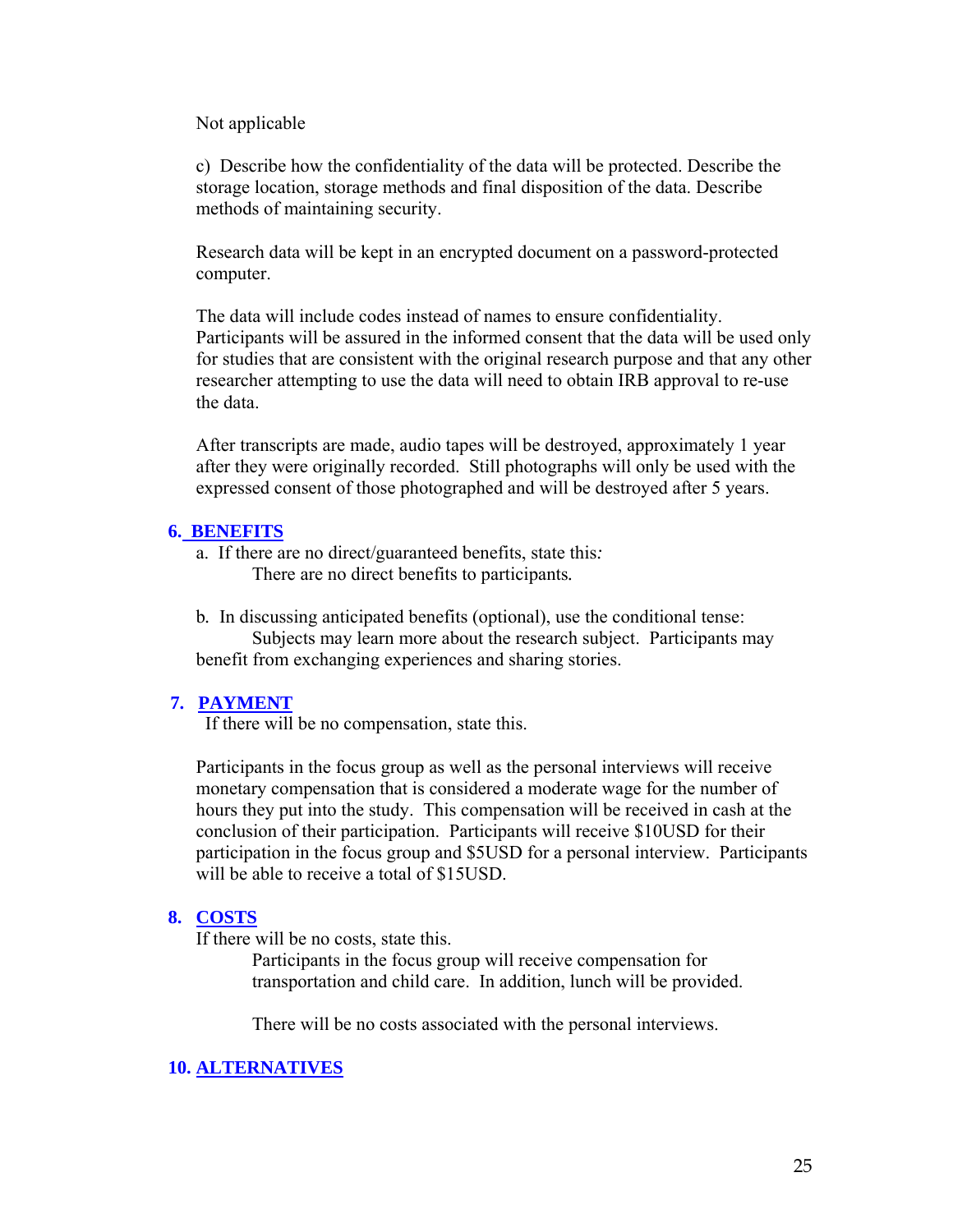a. Usually, the alternative in social/behavioral/educational research is not to participate in the research.

The alternative is not to participate in the research.

b. However, if the researcher is proposing a biomedical treatment or therapy, a disclosure of appropriate alternative courses or treatments that might be advantageous to the participant, if any, is required here.

Not applicable

# **11. CONSENT/ASSENT PROCESS AND DOCUMENTATION OF CONSENT/ASSENT**

a. The consent/assent process begins with the recruitment of participants, which was described in Section 2.

After members have been selected for the focus group, the researcher will visit each member in person to inform them of the study procedures, give them an opportunity to ask questions and ask them to sign a Spanish-translated informed consent form.

During the personal interview portion of the study, interviewees will be asked to sign a Spanish-translated informed consent form in person before the beginning of the interview. The informed consent documents will be collected by the researcher and kept in a locked desk in a secure location.

b. State that the participants will receive a signed copy of the consent/assent form.

Participants will receive a signed copy of the consent/assent form.

c. Because of HIPAA (Health Insurance Portability and Accountability Act) regulations protecting private health information, researchers must receive permission from participants to review their medical charts or histories. Please include a HIPAA release form if necessary. (We will accept other institutions' standard HIPAA authorization or release forms.)

Not applicable

# **12. INVESTIGATOR'S QUALIFICATIONS**

a. State the researcher's qualifications to conduct this specific research project.

The researcher has taken a research methods class at San Francisco State University entitled, *IR 751 Alternative Research Methods.* During this class, the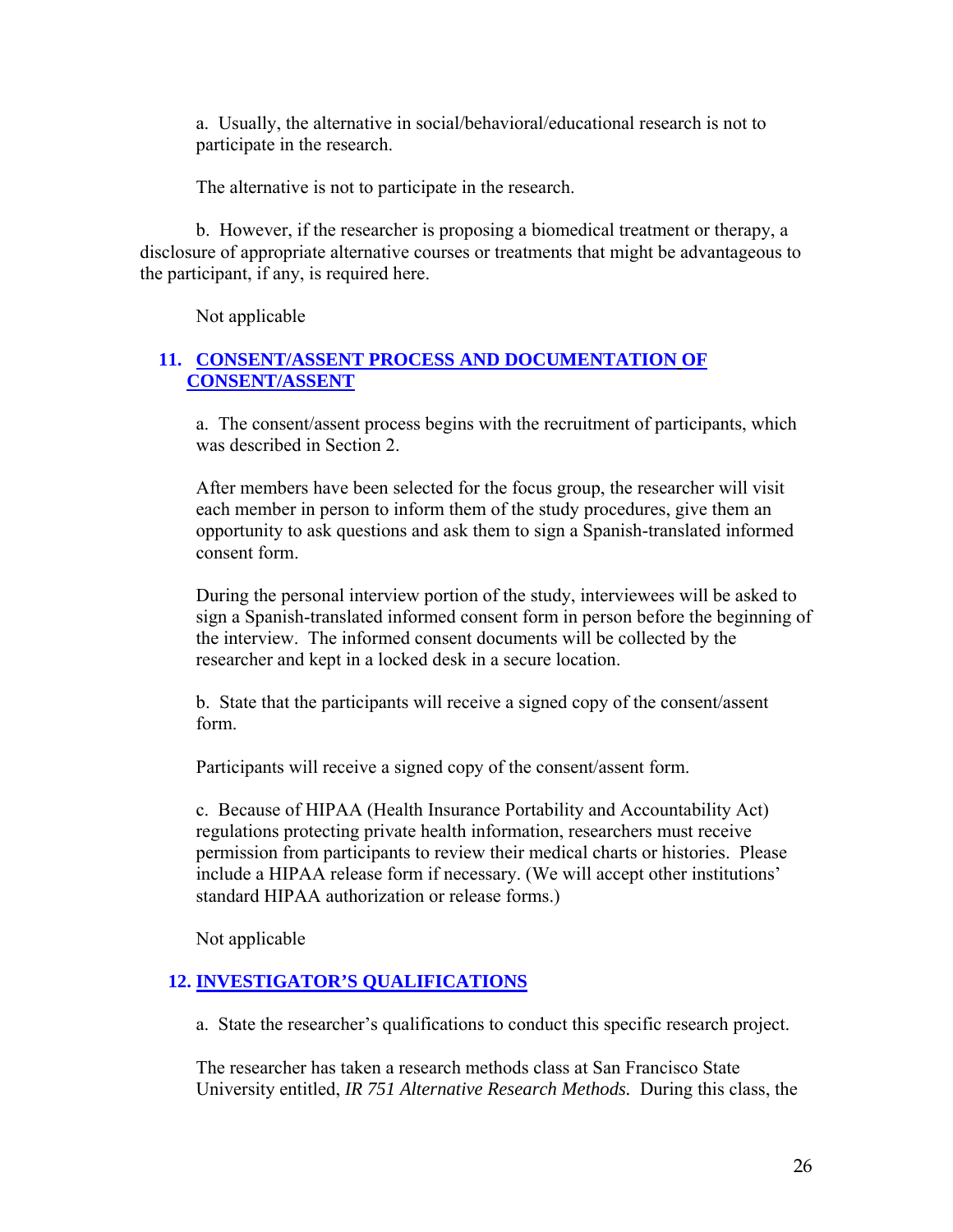researcher conducted interviews, participated in surveys and practiced collecting and analyzing data.

b*. For students*: Briefly add (one paragraph) advisor's areas of research expertise or relevant courses taught.

The advisor is an assistant professor at San Francisco State University who teaches Latin American Studies, Research Methods, and Analysis. She writes about Latin America, exploring how social movements seek support and build consensus, especially through the use of media. She received a Ph.D. in Mass Communication with a certificate in Latin American Studies from the University of North Carolina at Chapel Hill.

#### **13. FUNDING SOURCES**

If receiving funding for this research, please identify the funding agency. If this is contract work, please clarify what part of the contract project is research. If not funded, state "No funding."

Not yet funded.

If the project is funded, do any of the researchers have a financial conflict of interest? Please inform the committee and the prospective participants in the informed consent documents.

Not applicable

# **14. REFERENCES**

Provide the full citation (including title) for any references cited in this protocol.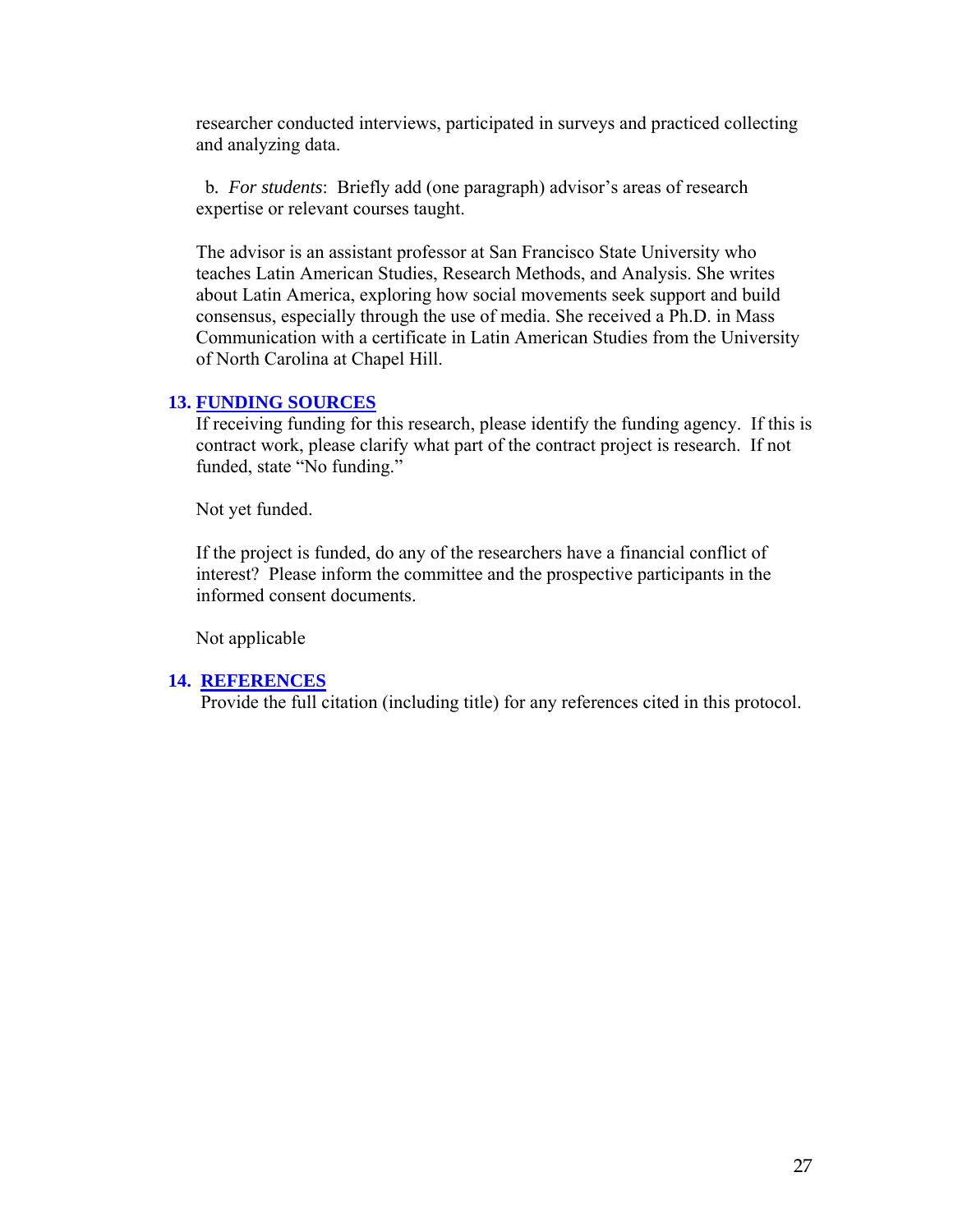# **Works Cited**

Citations removed to save space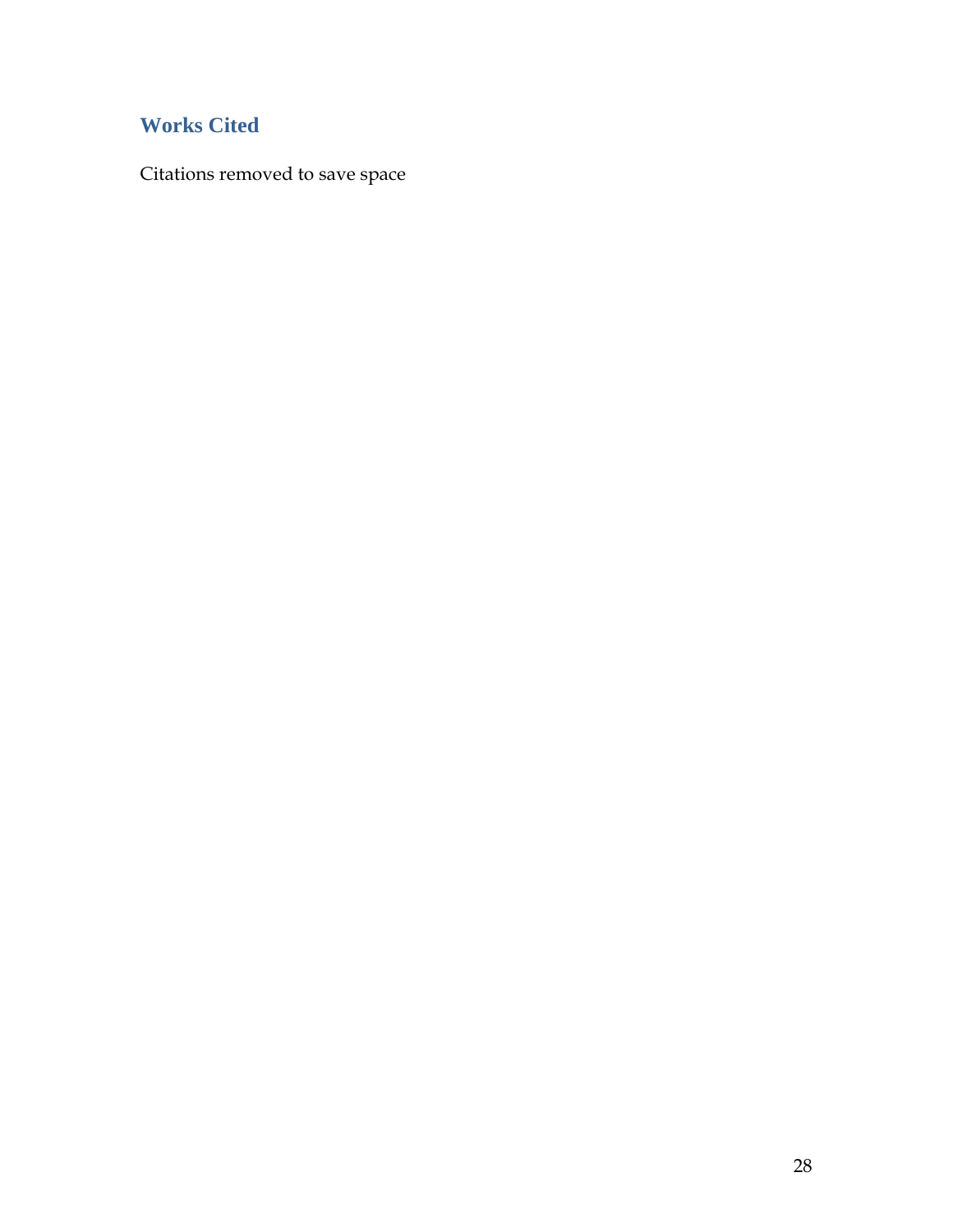#### **Informed Consent Form**

# **San Francisco State University Informed Consent to Participate in a Research Study**  *Food Sovereignty Among Fair Trade Coffee Farmers in Nicaragua*

## **PURPOSE AND BACKGROUND**

The purpose of this research study is to learn how fair trade cooperatives benefit coffee farmers. Are fair trade coffee farmers able to produce more of their own food than conventional coffee farmers?

The researcher, Susanna Beck, is a graduate student conducting research for a master's degree from the International Relations Department at San Francisco State University.

You are being asked to participate in this study because you are a coffee farmer.

# **PROCEDURES**

If you agree to participate in this research study, the following will occur:

- you will be interviewed for approximately thirty minutes about your experience growing coffee and growing food for your community.
- the interview will be audiotaped to ensure accuracy in reporting your statements.
- the researcher will ask your permission to take still photographs of you
- the interview will take place at a time and location (ideally at your farm) that is convenient for you.
- the researcher may contact you within two weeks to clarify your interview answers for approximately fifteen to forty-five minutes.
- total time commitment will be approximately an hour.

#### **RISKS**

There is a risk of loss of privacy. However, no names or identities will be used in any published reports of the research. Only the researcher will have access to the research data.

Also, if you participate in the focus group, extra measures will be taken to protect each participant's privacy. The researcher will begin the focus group by asking the participants to agree to the importance of keeping information discussed in the focus group confidential. She will then ask each participant to verbally agree to keep everything discussed in the room confidential, and will remind them at the end of the group not to discuss the material outside.

Only the researcher will have access to the data collected. Any tapes and transcripts of the focus group will be destroyed after one year or at the end of the study. In addition, still photographs that are taken with the expressed consent of those photographed will be destroyed after 5 years.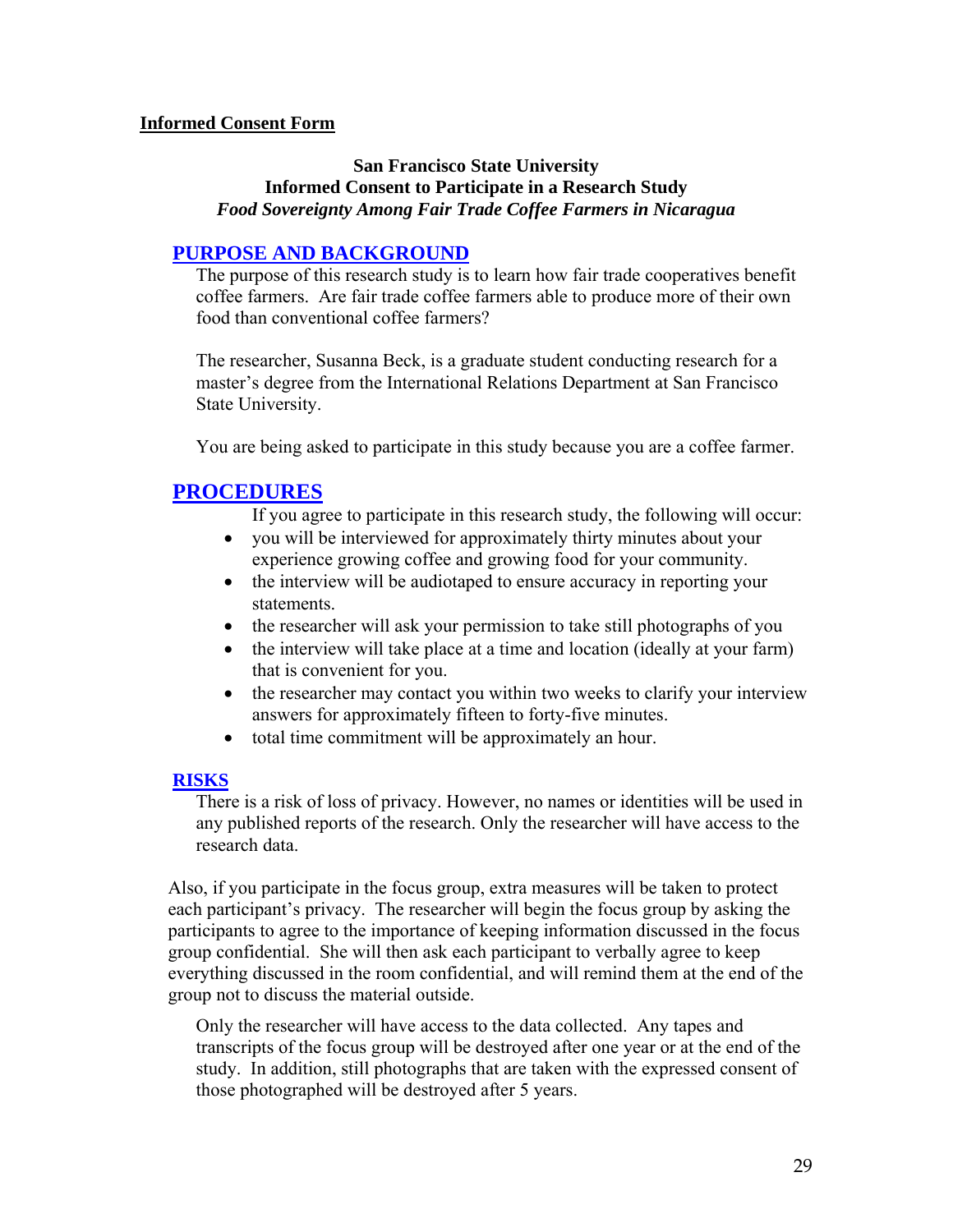# **D. CONFIDENTIALITY**

The research data will be kept in a secure location and the electronic research data will be stored in an encrypted document on a password-protected computer. Only the researcher will have access to the data. At the conclusion of the study, all identifying information will be removed and the data will be kept in a locked cabinet or office.

In addition, a number instead of a name will identify interviewees. This number will correspond with all information that is recorded by hand, electronically or via tape recording.

The data will be used only for studies that are consistent with the original research purpose and any other researcher attempting to use the data will need to obtain IRB approval to re-use the data.

After transcripts are made, after approximately 1 year, audiotapes will be destroyed. Still photographs will only be used with the expressed consent of those photographed.

# **E. DIRECT BENEFITS**

There will be no direct benefits to the participant.

# **F. COSTS**

There will be no cost to you for participating in this research.

# **G. COMPENSATION**

You will receive \$10USD for your participation in the focus group and \$5USD for a personal interview. You will be able to receive a total of \$15USD if you choose to participate in both the focus group and personal interview.

# **H. ALTERNATIVES**

The alternative is not to participate in the research.

# **I. QUESTIONS**

You have spoken with the researcher, Susanna Beck, about this study and have had your questions answered. If you have any further questions about the study, you may contact the researcher by email at or phone at \_\_\_\_\_\_\_\_\_\_\_\_\_\_\_\_\_\_. You may also contact the researcher's advisor, Professor Darling at juanitad $@s$ fsu.edu.

Questions about your rights as a study participant, or comments or complaints about the study, may also be addressed to Human and Animal Protections at 415: 338-1093 or protocol@sfsu.edu.

# **J. CONSENT**